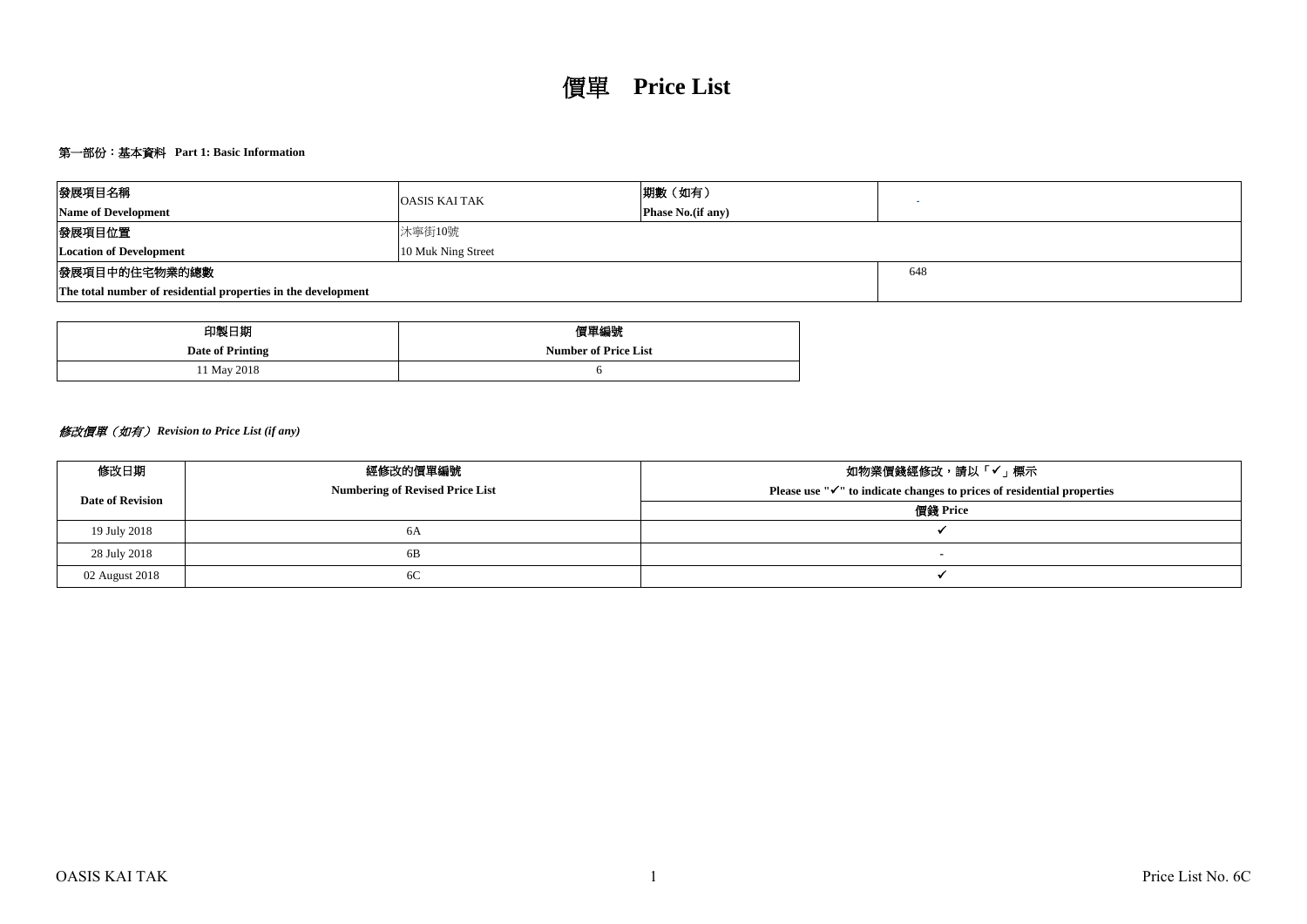**第二部份: 面積及售價資料**<br>Part 2: Information on Area and Price

| 物業的描述<br><b>Description of Residential</b> | Property        |              | 實用面積<br>(包括露台,工作平台及陽台 (如有))<br>平方米(平方呎)                                    | 售價(元)                    | 實用面積<br>每平方米/呎售價<br>元,每平方米<br>(元,每平方呎) |                                |                          |                          |                          | 平方米 (平方呎)<br>sq. metre (sq.ft.) | 其他指明項目的面積(不計算入實用面積)<br>Area of other specified items (Not included in the Saleable Area) |                             |                          |                          |                          |
|--------------------------------------------|-----------------|--------------|----------------------------------------------------------------------------|--------------------------|----------------------------------------|--------------------------------|--------------------------|--------------------------|--------------------------|---------------------------------|------------------------------------------------------------------------------------------|-----------------------------|--------------------------|--------------------------|--------------------------|
|                                            |                 |              | Saleable Area<br>(including balcony, utility platform and                  | Price (\$)               | <b>Unit Rate of Saleable</b><br>Area   | 空調機房                           | 窗台                       | 関樓                       | 平台                       | 花園                              | 停車位                                                                                      | 天台                          | 梯屋                       | 前庭                       | 庭院                       |
| 大廈名稱<br><b>Block Name</b>                  | 樓層<br>Floor     | 單位<br>Unit   | verandah, if any)<br>sq. metre (sq.ft.)                                    |                          | \$ per sq. metre<br>$$$ per sq.ft.)    | Air-conditioning<br>plant room | Bay<br>window            | Cockloft                 | Flat roof                | Garden                          | Parking<br>space                                                                         | Roof                        | Stairhood                | <b>Terrace</b>           | Yard                     |
|                                            | 35              | A#           | 74.041 (797)<br>露台 Balcony: 2.527 (27)<br>工作平台 Utility Platform: 0.000 (0) | 27,982,000               | 377,926<br>(35,109)                    | $\sim$                         | $\sim$                   | $\sim$                   | $\sim$                   | $\sim$                          | $\sim$                                                                                   | $\sim$                      | $\sim$                   | $\sim$                   | $\sim$                   |
|                                            | 30              | A#           | 74.041 (797)<br>露台 Balcony: 2.527 (27)<br>工作平台 Utility Platform: 0.000 (0) | 27,430,000               | 370,470<br>(34, 417)                   | $\overline{\phantom{a}}$       | $\overline{\phantom{a}}$ | $\overline{\phantom{a}}$ | $\overline{\phantom{a}}$ | $\overline{\phantom{a}}$        | $\sim$                                                                                   | $\overline{\phantom{a}}$    | $\overline{\phantom{a}}$ | $\overline{\phantom{a}}$ | $\overline{\phantom{a}}$ |
|                                            | 29              | A#           | 74.041 (797)<br>露台 Balcony: 2.527 (27)<br>工作平台 Utility Platform: 0.000 (0) | 27,293,000               | 368,620<br>(34,245)                    | ٠.                             | $\sim$                   | 4                        | $\sim$                   | $\overline{a}$                  | $\sim$                                                                                   | $\overline{\phantom{a}}$    | ÷.                       | $\sim$                   | $\overline{\phantom{a}}$ |
|                                            | 23              | A            | 74.041 (797)<br>露台 Balcony: 2.527 (27)<br>工作平台 Utility Platform: 0.000 (0) | 26,489,000               | 357,761<br>(33, 236)                   | $\overline{\phantom{a}}$       | $\overline{\phantom{a}}$ | $\sim$                   | $\overline{\phantom{a}}$ | $\overline{\phantom{a}}$        | $\overline{\phantom{a}}$                                                                 | $\overline{\phantom{a}}$    | $\sim$                   | $\overline{\phantom{a}}$ | $\overline{\phantom{a}}$ |
|                                            | 22              | $\mathbf{A}$ | 74.041 (797)<br>露台 Balcony: 2.527 (27)<br>工作平台 Utility Platform: 0.000 (0) | 26,358,000               | 355,992<br>(33,072)                    | $\overline{a}$                 | $\sim$                   | $\sim$                   | $\overline{a}$           | $\overline{a}$                  | $\sim$                                                                                   | $\overline{\phantom{a}}$    | $\sim$                   | $\sim$                   | $\overline{\phantom{a}}$ |
|                                            | 21              | A            | 74.041 (797)<br>露台 Balcony: 2.527 (27)                                     | 26,227,000               | 354,223<br>(32,907)                    |                                | $\overline{\phantom{a}}$ | 4                        | $\sim$                   | Ξ.                              | $\overline{\phantom{a}}$                                                                 | $\overline{\phantom{a}}$    | 4                        | $\overline{\phantom{a}}$ | 44                       |
| Tower 1                                    |                 |              | 工作平台 Utility Platform: 0.000 (0)                                           | 31,494,000               | 425,359<br>(39,516)                    |                                |                          |                          |                          |                                 |                                                                                          |                             |                          |                          |                          |
| 第1座                                        | 17              | A            | 74.041 (797)<br>露台 Balcony: 2.527 (27)<br>工作平台 Utility Platform: 0.000 (0) | 25,581,000               | 345,498<br>(32,097)                    | $\sim$                         | $\sim$                   | $\sim$                   | $\sim$                   | $\overline{a}$                  | $\sim$                                                                                   | $\overline{\phantom{a}}$    | $\sim$                   | $\overline{a}$           | $\sim$                   |
|                                            | 16              | $\mathbf{A}$ | 74.041 (797)<br>露台 Balcony: 2.527 (27)<br>工作平台 Utility Platform: 0.000 (0) | 25,454,000               | 343,782<br>(31,937)                    | $\sim$                         | $\sim$                   | $\sim$                   | $\overline{\phantom{a}}$ | $\overline{\phantom{a}}$        | $\sim$                                                                                   | $\overline{\phantom{a}}$    | $\sim$                   | $\sim$                   | $\overline{\phantom{a}}$ |
|                                            | 15              | $A^*$        | 74.041 (797)<br>露台 Balcony: 2.527 (27)<br>工作平台 Utility Platform: 0.000 (0) | 25,077,000<br>29,509,000 | 338,691<br>(31, 464)<br>398,549        |                                | $\overline{\phantom{a}}$ | $\sim$                   | $\sim$                   | $\sim$                          | $\overline{\phantom{a}}$                                                                 | $\overline{\phantom{a}}$    | $\sim$                   | $\overline{\phantom{a}}$ | $\sim$                   |
|                                            |                 |              |                                                                            |                          | (37,025)                               |                                |                          |                          |                          |                                 |                                                                                          |                             |                          |                          |                          |
|                                            | 9               | A            | 74.041 (797)<br>露台 Balcony: 2.527 (27)<br>工作平台 Utility Platform: 0.000 (0) | 24,582,000               | 332,005<br>(30, 843)                   | $\sim$ $\sim$                  | $\sim$                   | $\sim$                   | $\sim$                   | $\sim$                          | $\sim$                                                                                   | $\mathcal{L}_{\mathcal{A}}$ | $\sim$                   | $\overline{a}$           | $\sim$                   |
|                                            | 8               | A            | 74.041 (797)<br>露台 Balcony: 2.527 (27)<br>工作平台 Utility Platform: 0.000 (0) | 24,506,000               | 330,979<br>(30,748)                    | $\sim$ $\sim$                  | $\overline{\phantom{a}}$ | $\sim$                   | $\sim$                   | $\sim$                          | $\overline{\phantom{a}}$                                                                 | $\overline{\phantom{a}}$    | $\sim$                   | $\sim$                   | $\sim$                   |
|                                            | $7\phantom{.0}$ | A            | 74.041 (797)<br>露台 Balcony: 2.527 (27)<br>工作平台 Utility Platform: 0.000 (0) | 24,218,000               | 327,089<br>(30, 386)                   | $\sim$                         | $\overline{\phantom{a}}$ | $\overline{\phantom{a}}$ | $\sim$                   | $\overline{\phantom{a}}$        | $\overline{\phantom{a}}$                                                                 | $\overline{\phantom{a}}$    | $\overline{\phantom{a}}$ | $\overline{\phantom{a}}$ | $\sim$                   |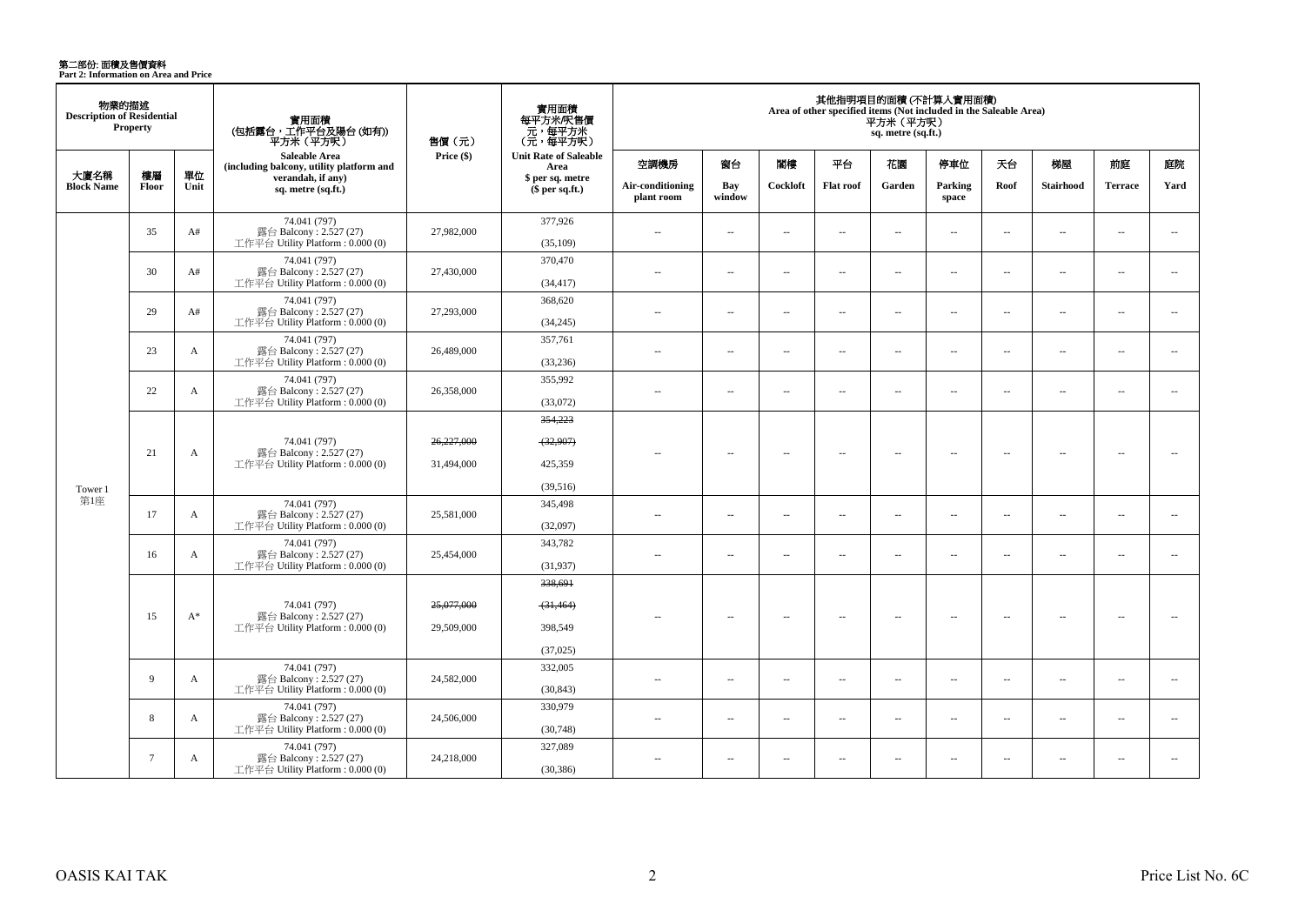| 物業的描述<br><b>Description of Residential</b> | <b>Property</b> |              | 實用面積<br>(包括露台,工作平台及陽台(如有))<br>平方米 (平方呎)                      | 售價(元)      | 實用面積<br>每平方米/呎售價<br>- 元, 每平方米<br>(元, 每平方呎) |                                |                          |                          |                          | 平方米 (平方呎)<br>sq. metre (sq.ft.) | 其他指明項目的面積 (不計算入實用面積)<br>Area of other specified items (Not included in the Saleable Area) |                          |                          |                          |                          |
|--------------------------------------------|-----------------|--------------|--------------------------------------------------------------|------------|--------------------------------------------|--------------------------------|--------------------------|--------------------------|--------------------------|---------------------------------|-------------------------------------------------------------------------------------------|--------------------------|--------------------------|--------------------------|--------------------------|
|                                            |                 |              | Saleable Area<br>(including balcony, utility platform and    | Price (\$) | <b>Unit Rate of Saleable</b><br>Area       | 空調機房                           | 窗台                       | 閣樓                       | 平台                       | 花園                              | 停車位                                                                                       | 夭台                       | 梯屋                       | 前庭                       | 庭院                       |
| 大廈名稱<br><b>Block Name</b>                  | 樓層<br>Floor     | 單位<br>Unit   | verandah, if any)<br>sq. metre (sq.ft.)                      |            | \$ per sq. metre<br>$$$ per sq.ft.)        | Air-conditioning<br>plant room | Bay<br>window            | Cockloft                 | <b>Flat roof</b>         | Garden                          | Parking<br>space                                                                          | Roof                     | Stairhood                | <b>Terrace</b>           | Yard                     |
|                                            |                 |              |                                                              |            | 347,185                                    |                                |                          |                          |                          |                                 |                                                                                           |                          |                          |                          |                          |
|                                            |                 |              | 64.856 (698)                                                 | 22,517,000 | (32, 259)                                  |                                |                          |                          |                          |                                 |                                                                                           |                          |                          |                          |                          |
|                                            | 36              | $\, {\bf B}$ | 露台 Balcony: 2.476 (27)<br>工作平台 Utility Platform : $0.000(0)$ | 25,656,000 | 395,584                                    | $-$                            | $\overline{\phantom{a}}$ | $\overline{\phantom{a}}$ | $\overline{\phantom{a}}$ | $\overline{\phantom{a}}$        | $\overline{\phantom{a}}$                                                                  | $\overline{\phantom{a}}$ | $\overline{\phantom{a}}$ | $\overline{\phantom{a}}$ | $\overline{\phantom{a}}$ |
|                                            |                 |              |                                                              |            | (36, 756)                                  |                                |                          |                          |                          |                                 |                                                                                           |                          |                          |                          |                          |
|                                            |                 |              | 64.871 (698)                                                 |            | 345,378                                    |                                |                          |                          |                          |                                 |                                                                                           |                          |                          |                          |                          |
|                                            | 35              | $\, {\bf B}$ | 露台 Balcony: 2.476 (27)<br>工作平台 Utility Platform : $0.000(0)$ | 22,405,000 | (32,099)                                   | 44                             | μ.                       | $\sim$                   | $\sim$                   | $\ldots$                        | $\sim$                                                                                    | $\overline{\phantom{a}}$ | $\overline{\phantom{a}}$ | $\bar{a}$                | $\overline{\phantom{a}}$ |
|                                            |                 |              | 64.871 (698)                                                 |            | 343,651                                    |                                |                          |                          |                          |                                 |                                                                                           |                          |                          |                          |                          |
|                                            | 33              | $\, {\bf B}$ | 露台 Balcony: 2.476 (27)<br>工作平台 Utility Platform : 0.000 (0)  | 22,293,000 | (31,938)                                   | $\sim$                         | $\overline{\phantom{a}}$ | $\sim$                   | $\ldots$                 | $\ldots$                        | $\sim$                                                                                    | $\overline{\phantom{a}}$ | $\sim$                   | $\sim$                   | $\overline{\phantom{a}}$ |
|                                            | 30              | $\mathbf B$  | 64.871 (698)<br>露台 Balcony: 2.476 (27)                       | 21.962.000 | 338,549                                    | $\sim$                         | $\overline{a}$           | $\sim$                   | $\sim$                   | $\overline{a}$                  | $\sim$                                                                                    | $\overline{\phantom{a}}$ | $\overline{a}$           | $\sim$                   | $\overline{\phantom{a}}$ |
|                                            |                 |              | 工作平台 Utility Platform : $0.000(0)$                           |            | (31, 464)                                  |                                |                          |                          |                          |                                 |                                                                                           |                          |                          |                          |                          |
|                                            |                 |              |                                                              |            | 336,853                                    |                                |                          |                          |                          |                                 |                                                                                           |                          |                          |                          |                          |
|                                            | 29              | $\, {\bf B}$ | 64.871 (698)<br>露台 Balcony: 2.476 (27)                       | 21,852,000 | (31, 307)                                  |                                |                          |                          |                          |                                 |                                                                                           |                          |                          |                          | $\sim$                   |
|                                            |                 |              | 工作平台 Utility Platform : 0.000 (0)                            | 24,944,000 | 384,517                                    |                                | Ξ.                       | $\sim$                   | $\sim$                   | $\overline{\phantom{a}}$        | $\sim$                                                                                    | $\overline{\phantom{a}}$ | $\overline{\phantom{a}}$ | $\sim$                   |                          |
|                                            |                 |              |                                                              |            | (35, 736)                                  |                                |                          |                          |                          |                                 |                                                                                           |                          |                          |                          |                          |
| Tower 1                                    | 23              | $\, {\bf B}$ | 64.871 (698)<br>露台 Balcony: 2.476 (27)                       | 21,210,000 | 326,957                                    | $\overline{a}$                 | $\overline{a}$           | $\sim$                   | $\sim$                   |                                 | $\sim$                                                                                    |                          | $\overline{a}$           | $\sim$                   | $\sim$                   |
| 第1座                                        |                 |              | 工作平台 Utility Platform: 0.000 (0)                             |            | (30, 387)                                  |                                |                          |                          |                          | $\overline{\phantom{a}}$        |                                                                                           | $\overline{\phantom{a}}$ |                          |                          |                          |
|                                            | 22              | $\, {\bf B}$ | 64.871 (698)<br>露台 Balcony: 2.476 (27)                       | 21,104,000 | 325,323                                    | $\overline{a}$                 | $\overline{\phantom{a}}$ | $\sim$                   | $\overline{\phantom{a}}$ | $\overline{\phantom{a}}$        | $\sim$                                                                                    | $\overline{\phantom{a}}$ | $\overline{\phantom{a}}$ | $\sim$                   | $\overline{\phantom{a}}$ |
|                                            |                 |              | 工作平台 Utility Platform : 0.000 (0)                            |            | (30, 235)                                  |                                |                          |                          |                          |                                 |                                                                                           |                          |                          |                          |                          |
|                                            |                 |              |                                                              |            | 323,704                                    |                                |                          |                          |                          |                                 |                                                                                           |                          |                          |                          |                          |
|                                            | 21              | $\, {\bf B}$ | 64.871 (698)<br>露台 Balcony: 2.476 (27)                       | 20,999,000 | (30,085)                                   | $-$                            | $\overline{\phantom{a}}$ | $\overline{\phantom{a}}$ | $\overline{\phantom{a}}$ | $\overline{\phantom{a}}$        | $\sim$                                                                                    | $\overline{\phantom{a}}$ | $\overline{\phantom{a}}$ | $\overline{\phantom{a}}$ | $\sim$                   |
|                                            |                 |              | 工作平台 Utility Platform : $0.000(0)$                           | 23,475,000 | 361,872                                    |                                |                          |                          |                          |                                 |                                                                                           |                          |                          |                          |                          |
|                                            |                 |              |                                                              |            | (33, 632)                                  |                                |                          |                          |                          |                                 |                                                                                           |                          |                          |                          |                          |
|                                            | 17              | $B^*$        | 64.871 (698)<br>露台 Balcony: 2.476 (27)                       | 20,482,000 | 315,734                                    | $\sim$ $-$                     | $\overline{\phantom{a}}$ | $\sim$                   | $\sim$                   | $\overline{\phantom{a}}$        | $\sim$                                                                                    | $\overline{\phantom{a}}$ | $\overline{\phantom{a}}$ | $\sim$                   | $\overline{\phantom{a}}$ |
|                                            |                 |              | 工作平台 Utility Platform : $0.000(0)$                           |            | (29, 344)                                  |                                |                          |                          |                          |                                 |                                                                                           |                          |                          |                          |                          |
|                                            | 16              | $\, {\bf B}$ | 64.871 (698)<br>露台 Balcony: 2.476 (27)                       | 20,381,000 | 314,177                                    | $\sim$                         | $\overline{\phantom{a}}$ | $\sim$                   | $\sim$                   | $\ldots$                        | $\sim$                                                                                    | $\overline{\phantom{a}}$ | $\overline{\phantom{a}}$ | $\sim$                   | $\sim$                   |
|                                            |                 |              | 工作平台 Utility Platform: 0.000 (0)                             |            | (29, 199)                                  |                                |                          |                          |                          |                                 |                                                                                           |                          |                          |                          |                          |
|                                            | 15              | $\mathbf B$  | 64.871 (698)<br>露台 Balcony: 2.476 (27)                       | 20,278,000 | 312,590                                    | $\sim$                         | $\sim$                   | $\sim$                   | $\sim$                   | $\overline{a}$                  | $\sim$                                                                                    | $\overline{\phantom{a}}$ | $\sim$                   | $\sim$                   | $\overline{\phantom{a}}$ |
|                                            |                 |              | 工作平台 Utility Platform: 0.000 (0)                             |            | (29,052)                                   |                                |                          |                          |                          |                                 |                                                                                           |                          |                          |                          |                          |
|                                            | 9               | $B^*$        | 64.871 (698)<br>露台 Balcony: 2.476 (27)                       | 19,878,000 | 306,424                                    | $\sim$ $\sim$                  | $\sim$                   | $\sim$                   | $\sim$                   | $\overline{a}$                  | $\sim$                                                                                    | $\overline{\phantom{a}}$ | $\sim$                   | $\sim$                   | $\overline{\phantom{a}}$ |
|                                            |                 |              | 工作平台 Utility Platform : 0.000 (0)                            |            | (28, 479)                                  |                                |                          |                          |                          |                                 |                                                                                           |                          |                          |                          |                          |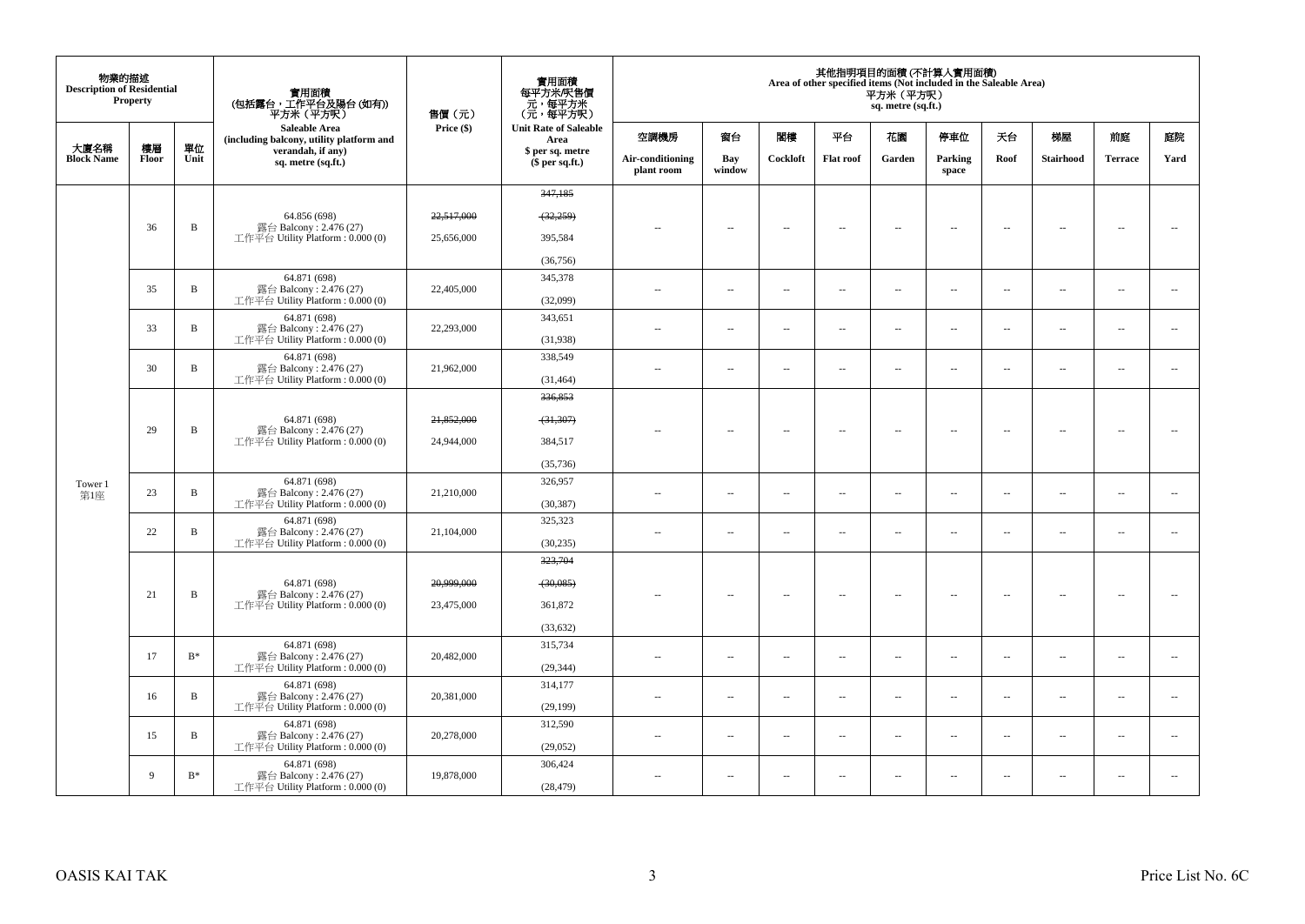| 物業的描述<br><b>Description of Residential</b> | <b>Property</b> |               | 實用面積<br>(包括露台,工作平台及陽台(如有))<br>平方米(平方呎)                                       | 售價(元)                   | 實用面積<br>每平方米/呎售價<br>- 元, 每平方米<br>(元, 每平方呎) |                                |                          |                          |                          | 平方米 (平方呎)<br>sq. metre (sq.ft.) | 其他指明項目的面積 (不計算入實用面積)<br>Area of other specified items (Not included in the Saleable Area) |                          |                          |                          |                          |
|--------------------------------------------|-----------------|---------------|------------------------------------------------------------------------------|-------------------------|--------------------------------------------|--------------------------------|--------------------------|--------------------------|--------------------------|---------------------------------|-------------------------------------------------------------------------------------------|--------------------------|--------------------------|--------------------------|--------------------------|
|                                            |                 |               | <b>Saleable Area</b><br>(including balcony, utility platform and             | Price (\$)              | <b>Unit Rate of Saleable</b><br>Area       | 空調機房                           | 窗台                       | 閣樓                       | 平台                       | 花園                              | 停車位                                                                                       | 天台                       | 梯屋                       | 前庭                       | 庭院                       |
| 大廈名稱<br><b>Block Name</b>                  | 樓層<br>Floor     | 單位<br>Unit    | verandah, if any)<br>sq. metre (sq.ft.)                                      |                         | \$ per sq. metre<br>\$per sq.ft.)          | Air-conditioning<br>plant room | Bay<br>window            | Cockloft                 | <b>Flat roof</b>         | Garden                          | Parking<br>space                                                                          | Roof                     | Stairhood                | <b>Terrace</b>           | Yard                     |
|                                            | 8               | $\mathbf B$   | 64.871 (698)<br>露台 Balcony: 2.476 (27)<br>工作平台 Utility Platform : $0.000(0)$ | 19,817,000              | 305,483<br>(28, 391)                       | $\sim$                         | $\sim$                   | $\sim$                   | $\overline{\phantom{a}}$ | $\overline{a}$                  | $\sim$                                                                                    | $\overline{\phantom{a}}$ | $\overline{a}$           | $\overline{\phantom{a}}$ | $\overline{\phantom{a}}$ |
|                                            | $7\phantom{.0}$ | $\mathbf B$   | 64.871 (698)<br>露台 Balcony: 2.476 (27)<br>工作平台 Utility Platform : $0.000(0)$ | 19,583,000              | 301,876<br>(28,056)                        | $\sim$                         | $\ldots$                 | $\overline{\phantom{a}}$ | $\ldots$                 | Ξ.                              | $\sim$                                                                                    | $\overline{\phantom{a}}$ | $\overline{\phantom{a}}$ | $\overline{\phantom{a}}$ | $\overline{\phantom{a}}$ |
|                                            | 36              | $\mathbf C$   | 27.358 (294)<br>露台 Balcony: 2.000 (22)<br>工作平台 Utility Platform: 0.000 (0)   | 9,012,000               | 329,410<br>(30, 653)                       | $\sim$ $\sim$                  | $\overline{a}$           | $\sim$                   | $\sim$                   | $\overline{a}$                  | $\sim$                                                                                    | $\overline{\phantom{a}}$ | $\overline{a}$           | $\sim$                   | $\overline{\phantom{a}}$ |
|                                            | 35              | $\mathbf{C}$  | 27.358 (294)<br>露台 Balcony: 2.000 (22)<br>工作平台 Utility Platform: 0.000 (0)   | 8,985,000               | 328,423<br>(30, 561)                       | $\sim$                         | $\sim$                   | $\sim$                   | $\sim$                   | $\overline{a}$                  | $\sim$                                                                                    | $\overline{\phantom{a}}$ | $\sim$                   | $\sim$                   | $\sim$                   |
|                                            | 30              | $\mathbf C$   | 27.358 (294)<br>露台 Balcony: 2.000 (22)<br>工作平台 Utility Platform : $0.000(0)$ | 8,875,000               | 324,402<br>(30, 187)                       | $\sim$                         | $\overline{\phantom{a}}$ | $\sim$                   | $\sim$                   | $\overline{a}$                  | $\sim$                                                                                    | $\overline{\phantom{a}}$ | $\overline{\phantom{a}}$ | $\sim$                   | $\sim$                   |
|                                            | 29              | $\mathsf{C}$  | 27.358 (294)<br>露台 Balcony: 2.000 (22)<br>工作平台 Utility Platform: 0.000 (0)   | 8,847,000               | 323,379<br>(30,092)                        | $\sim$ $-$                     | $\sim$                   | $\sim$                   | $\sim$                   | $\overline{\phantom{a}}$        | $\sim$                                                                                    | $\overline{\phantom{a}}$ | $\overline{\phantom{a}}$ | $\bar{a}$                | $\overline{\phantom{a}}$ |
| Tower 1<br>第1座                             | 25              | $\mathsf C$   | 27.358 (294)<br>露台 Balcony: 2.000 (22)<br>工作平台 Utility Platform : $0.000(0)$ | 8,703,000<br>10,058,000 | 318,115<br>(29,602)<br>367,644<br>(34,211) | ×.                             | $\sim$ $\sim$            | $\sim$                   | $\overline{\phantom{a}}$ | $\sim$                          | $\overline{\phantom{a}}$                                                                  | $\sim$                   | $\overline{\phantom{a}}$ | $\overline{\phantom{a}}$ | $\sim$                   |
|                                            | 23              | $\mathcal{C}$ | 27.358 (294)<br>露台 Balcony: 2.000 (22)<br>工作平台 Utility Platform : $0.000(0)$ | 8,690,000               | 317,640<br>(29, 558)                       | $\sim$ $-$                     | $\overline{\phantom{a}}$ | $\sim$                   | $\overline{a}$           | $\overline{\phantom{a}}$        | $\overline{\phantom{a}}$                                                                  | $\overline{\phantom{a}}$ | $\overline{\phantom{a}}$ | $\overline{\phantom{a}}$ | $\overline{\phantom{a}}$ |
|                                            | 22              | $\mathsf{C}$  | 27.358 (294)<br>露台 Balcony: 2.000 (22)<br>工作平台 Utility Platform : $0.000(0)$ | 8,681,000               | 317,311<br>(29, 527)                       | $\sim$ $\sim$                  | $\sim$                   | $\sim$                   | $\overline{\phantom{a}}$ | μ.                              | $\overline{\phantom{a}}$                                                                  | $\overline{\phantom{a}}$ | $\overline{\phantom{a}}$ | $\overline{\phantom{a}}$ | $\overline{\phantom{a}}$ |
|                                            | 21              | $\mathsf{C}$  | 27.358 (294)<br>露台 Balcony: 2.000 (22)<br>工作平台 Utility Platform : $0.000(0)$ | 8,671,000               | 316,946<br>(29, 493)                       | $\sim$ $\sim$                  | $\sim$                   | $\sim$                   | $\sim$                   | $\sim$                          | $\sim$                                                                                    | $\overline{\phantom{a}}$ | $\overline{\phantom{a}}$ | $\sim$                   | $\overline{\phantom{a}}$ |
|                                            | 17              | $\mathsf C$   | 27.358 (294)<br>露台 Balcony: 2.000 (22)<br>工作平台 Utility Platform: 0.000 (0)   | 8,584,000               | 313.766<br>(29, 197)                       | $-$                            | $\overline{\phantom{a}}$ | $\sim$                   | $\sim$                   | $\overline{a}$                  | $\sim$                                                                                    | $\sim$                   | $\overline{\phantom{a}}$ | $\sim$                   | $\sim$                   |
|                                            | 16              | $\mathbf{C}$  | 27.358 (294)<br>露台 Balcony: $2.000(22)$<br>工作平台 Utility Platform: 0.000 (0)  | 8,573,000               | 313,364<br>(29,160)                        | $\sim$                         | $\sim$                   | $\sim$                   | $\overline{\phantom{a}}$ | $\overline{a}$                  | $\sim$                                                                                    | $\overline{\phantom{a}}$ | $\overline{\phantom{a}}$ | $\sim$                   | $\sim$                   |
|                                            | 15              | $\mathbf C$   | 27.358 (294)<br>露台 Balcony: 2.000 (22)<br>工作平台 Utility Platform : $0.000(0)$ | 8,565,000               | 313,071<br>(29, 133)                       | $\sim$                         | $\sim$                   | $\sim$                   | $\ddot{\phantom{a}}$     | μ.                              | $\sim$                                                                                    | $\overline{\phantom{a}}$ | $\overline{\phantom{a}}$ | $\bar{a}$                | $\sim$                   |
|                                            | 9               | $\mathbf{C}$  | 27.358 (294)<br>露台 Balcony: 2.000 (22)<br>工作平台 Utility Platform : $0.000(0)$ | 8,523,000               | 311,536<br>(28,990)                        | $\sim$ $\sim$                  | $\sim$                   | $\sim$                   | $\sim$                   | $\sim$                          | $\sim$                                                                                    | $\overline{\phantom{a}}$ | $\sim$                   | $\sim$                   | $\sim$                   |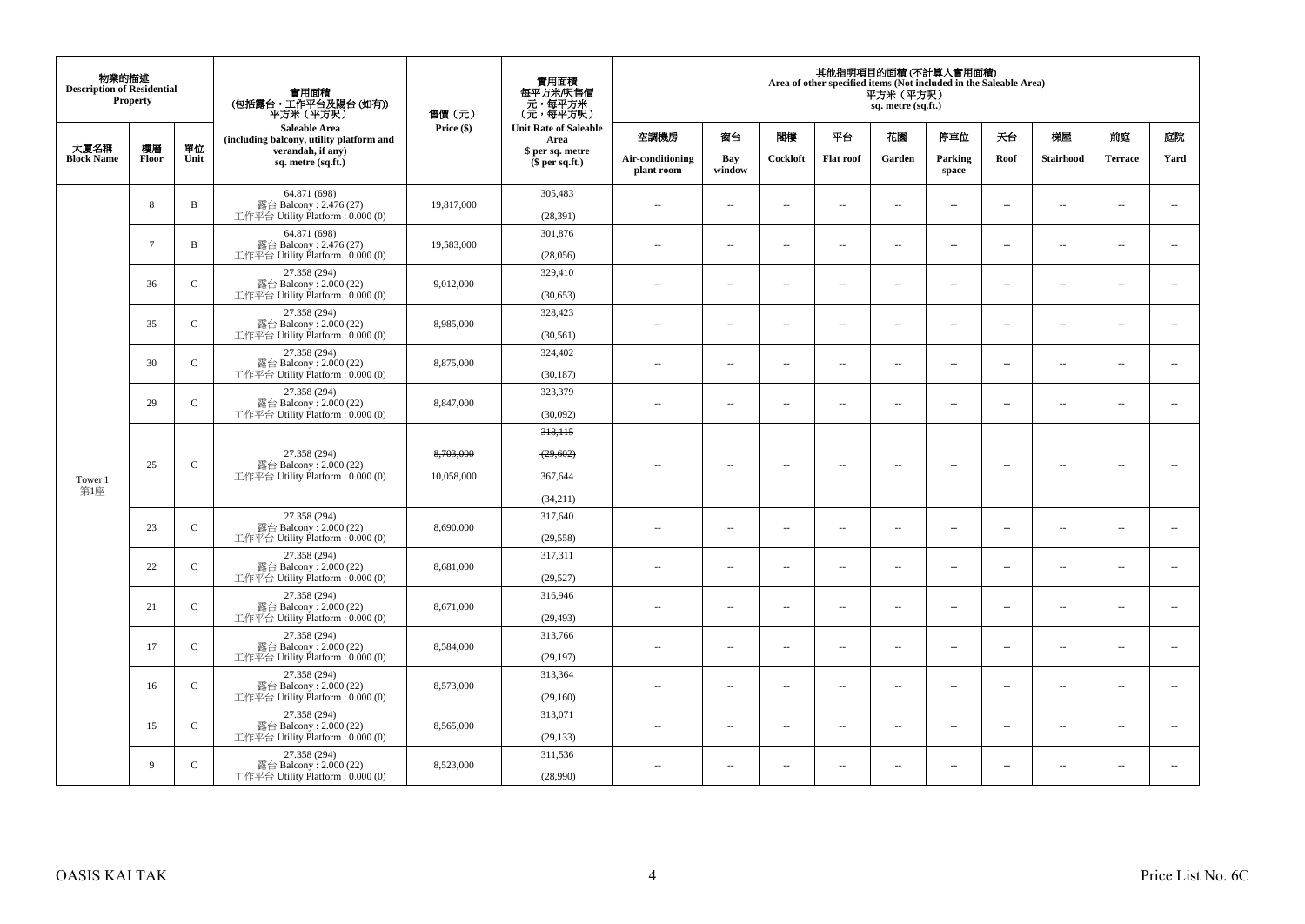| 物業的描述<br><b>Description of Residential</b> | <b>Property</b> |             | 實用面積<br>(包括露台,工作平台及陽台(如有))<br>平方米 (平方呎)                      | 售價(元)      | 實用面積<br>每平方米/呎售價<br>- 元, 每平方米<br>(元, 每平方呎) |                                |                          |                          |                          | 平方米 (平方呎)<br>sq. metre (sq.ft.) | 其他指明項目的面積 (不計算入實用面積)<br>Area of other specified items (Not included in the Saleable Area) |                          |                          |                          |                          |
|--------------------------------------------|-----------------|-------------|--------------------------------------------------------------|------------|--------------------------------------------|--------------------------------|--------------------------|--------------------------|--------------------------|---------------------------------|-------------------------------------------------------------------------------------------|--------------------------|--------------------------|--------------------------|--------------------------|
|                                            |                 |             | Saleable Area<br>(including balcony, utility platform and    | Price (\$) | <b>Unit Rate of Saleable</b><br>Area       | 空調機房                           | 窗台                       | 閣樓                       | 平台                       | 花園                              | 停車位                                                                                       | 夭台                       | 梯屋                       | 前庭                       | 庭院                       |
| 大廈名稱<br><b>Block Name</b>                  | 樓層<br>Floor     | 單位<br>Unit  | verandah, if any)<br>sq. metre (sq.ft.)                      |            | \$ per sq. metre<br>$$$ per sq.ft.)        | Air-conditioning<br>plant room | Bay<br>window            | Cockloft                 | <b>Flat roof</b>         | Garden                          | Parking<br>space                                                                          | Roof                     | Stairhood                | <b>Terrace</b>           | Yard                     |
|                                            |                 |             |                                                              |            | 311,207                                    |                                |                          |                          |                          |                                 |                                                                                           |                          |                          |                          |                          |
|                                            |                 |             | 27.358 (294)                                                 | 8,514,000  | (28,959)                                   |                                |                          |                          |                          |                                 |                                                                                           |                          |                          |                          |                          |
|                                            | 8               | $\mathbf C$ | 露台 Balcony: 2.000 (22)<br>工作平台 Utility Platform : $0.000(0)$ | 9,903,000  | 361,978                                    | $-$                            | $\overline{\phantom{a}}$ | $\overline{\phantom{a}}$ | $\overline{\phantom{a}}$ | $\overline{\phantom{a}}$        | $\overline{\phantom{a}}$                                                                  | $\overline{\phantom{a}}$ | $\overline{\phantom{a}}$ | $\overline{\phantom{a}}$ | $\overline{\phantom{a}}$ |
|                                            |                 |             |                                                              |            | (33, 684)                                  |                                |                          |                          |                          |                                 |                                                                                           |                          |                          |                          |                          |
|                                            |                 |             | 27.358 (294)                                                 |            | 309,672                                    |                                |                          |                          |                          |                                 |                                                                                           |                          |                          |                          |                          |
|                                            | $7\phantom{.0}$ | $\mathbf C$ | 露台 Balcony: 2.000 (22)<br>工作平台 Utility Platform : $0.000(0)$ | 8,472,000  | (28, 816)                                  | 44                             | μ.                       | $\sim$                   | $\sim$                   | $\overline{\phantom{a}}$        | $\sim$                                                                                    | $\overline{\phantom{a}}$ | $\overline{\phantom{a}}$ | $\bar{a}$                | $\overline{\phantom{a}}$ |
|                                            |                 |             | 45.137 (486)                                                 |            | 319,538                                    |                                |                          |                          |                          |                                 |                                                                                           |                          |                          |                          |                          |
|                                            | 36              | D           | 露台 Balcony: 2.000 (22)<br>工作平台 Utility Platform : 0.000 (0)  | 14,423,000 | (29, 677)                                  | $\sim$                         | $\overline{\phantom{a}}$ | $\sim$                   | $\sim$                   | $\ldots$                        | $\sim$                                                                                    | $\overline{\phantom{a}}$ | $\sim$                   | $\sim$                   | $\overline{\phantom{a}}$ |
|                                            | 35              | D           | 45.137 (486)<br>露台 Balcony: 2.000 (22)                       | 14,366,000 | 318,275                                    | $\overline{a}$                 | $\overline{a}$           | $\sim$                   | $\sim$                   | $\overline{a}$                  | $\sim$                                                                                    | $\overline{\phantom{a}}$ | $\overline{\phantom{a}}$ | $\sim$                   | $\overline{\phantom{a}}$ |
|                                            |                 |             | 工作平台 Utility Platform : $0.000(0)$                           |            | (29, 560)                                  |                                |                          |                          |                          |                                 |                                                                                           |                          |                          |                          |                          |
|                                            |                 |             |                                                              |            | 313,224                                    |                                |                          |                          |                          |                                 |                                                                                           |                          |                          |                          |                          |
|                                            | 30              |             | 45.137 (486)                                                 | 14,138,000 | (29,091)                                   |                                |                          |                          |                          |                                 |                                                                                           |                          |                          |                          |                          |
|                                            |                 | $\mathbf D$ | 露台 Balcony: 2.000 (22)<br>工作平台 Utility Platform : 0.000 (0)  | 16,627,000 | 368,367                                    |                                | $\overline{\phantom{a}}$ | $\sim$                   | $\sim$                   | $\overline{\phantom{a}}$        | $\sim$                                                                                    | $\overline{\phantom{a}}$ | $\overline{\phantom{a}}$ | $\sim$                   | $\sim$                   |
|                                            |                 |             |                                                              |            | (34,212)                                   |                                |                          |                          |                          |                                 |                                                                                           |                          |                          |                          |                          |
| Tower 1                                    |                 |             | 45.137 (486)                                                 |            | 311,984                                    |                                |                          |                          |                          |                                 |                                                                                           |                          |                          |                          |                          |
| 第1座                                        | 29              | $\mathbf D$ | 露台 Balcony: 2.000 (22)<br>工作平台 Utility Platform: 0.000 (0)   | 14,082,000 | (28,975)                                   | $\overline{a}$                 | $\overline{a}$           | $\sim$                   | $\sim$                   | $\overline{a}$                  | $\sim$                                                                                    | $\overline{\phantom{a}}$ | $\overline{a}$           | $\sim$                   | $\overline{\phantom{a}}$ |
|                                            |                 |             |                                                              |            | 305,824                                    |                                |                          |                          |                          |                                 |                                                                                           |                          |                          |                          |                          |
|                                            |                 |             | 45.137 (486)                                                 | 13,804,000 | (28, 403)                                  |                                |                          |                          |                          |                                 |                                                                                           |                          |                          |                          |                          |
|                                            | 25              | $D^*$       | 露台 Balcony: 2.000 (22)<br>工作平台 Utility Platform : 0.000 (0)  | 16,050,000 | 355,584                                    |                                | $\overline{\phantom{a}}$ | $\sim$                   | $\sim$                   | $\ldots$                        | $\sim$                                                                                    | $\overline{\phantom{a}}$ | $\sim$                   | $\sim$                   | $\sim$                   |
|                                            |                 |             |                                                              |            | (33,025)                                   |                                |                          |                          |                          |                                 |                                                                                           |                          |                          |                          |                          |
|                                            |                 |             | 45.137 (486)                                                 |            | 304,606                                    |                                |                          |                          |                          |                                 |                                                                                           |                          |                          |                          |                          |
|                                            | 23              | $\mathbf D$ | 露台 Balcony: 2.000 (22)<br>工作平台 Utility Platform : 0.000 (0)  | 13,749,000 | (28, 290)                                  | $\overline{a}$                 | $\overline{\phantom{a}}$ | $\sim$                   | $\sim$                   | $\overline{\phantom{a}}$        | $\sim$                                                                                    | $\overline{\phantom{a}}$ | $\sim$                   | $\bar{a}$                | $\overline{\phantom{a}}$ |
|                                            | 22              | D           | 45.137 (486)<br>露台 Balcony: 2.000 (22)                       | 13,720,000 | 303,963                                    |                                | $\overline{\phantom{a}}$ | $\sim$                   | $\sim$                   | $\overline{\phantom{a}}$        | $\sim$                                                                                    | $\overline{\phantom{a}}$ | $\overline{\phantom{a}}$ | $\sim$                   | $\overline{\phantom{a}}$ |
|                                            |                 |             | 工作平台 Utility Platform : $0.000(0)$                           |            | (28, 230)                                  | $\sim$ $-$                     |                          |                          |                          |                                 |                                                                                           |                          |                          |                          |                          |
|                                            | 21              | $\mathbf D$ | 45.137 (486)<br>露台 Balcony: 2.000 (22)                       | 13.691.000 | 303,321                                    | $\sim$                         | $\overline{\phantom{a}}$ | $\sim$                   | $\sim$                   | $\ldots$                        | $\sim$                                                                                    | $\overline{\phantom{a}}$ | $\overline{\phantom{a}}$ | $\sim$                   | $\sim$                   |
|                                            |                 |             | 工作平台 Utility Platform : 0.000 (0)                            |            | (28, 171)                                  |                                |                          |                          |                          |                                 |                                                                                           |                          |                          |                          |                          |
|                                            | 17              | D           | 45.137 (486)<br>露台 Balcony: 2.000 (22)                       | 13.522,000 | 299,577                                    | $\sim$                         | $\sim$                   | $\sim$                   | $\sim$                   | $\overline{a}$                  | $\sim$                                                                                    | $\overline{\phantom{a}}$ | $\sim$                   | $\sim$                   | $\overline{\phantom{a}}$ |
|                                            |                 |             | 工作平台 Utility Platform: 0.000 (0)                             |            | (27, 823)                                  |                                |                          |                          |                          |                                 |                                                                                           |                          |                          |                          |                          |
|                                            | 16              | $D^*$       | 45.137 (486)<br>露台 Balcony: 2.000 (22)                       | 13,492,000 | 298,912                                    | $\sim$ $\sim$                  | $\sim$                   | $\sim$                   | $\sim$                   | $\overline{a}$                  | $\sim$                                                                                    | $\overline{\phantom{a}}$ | $\sim$                   | $\sim$                   | $\overline{\phantom{a}}$ |
|                                            |                 |             | 工作平台 Utility Platform : 0.000 (0)                            |            | (27,761)                                   |                                |                          |                          |                          |                                 |                                                                                           |                          |                          |                          |                          |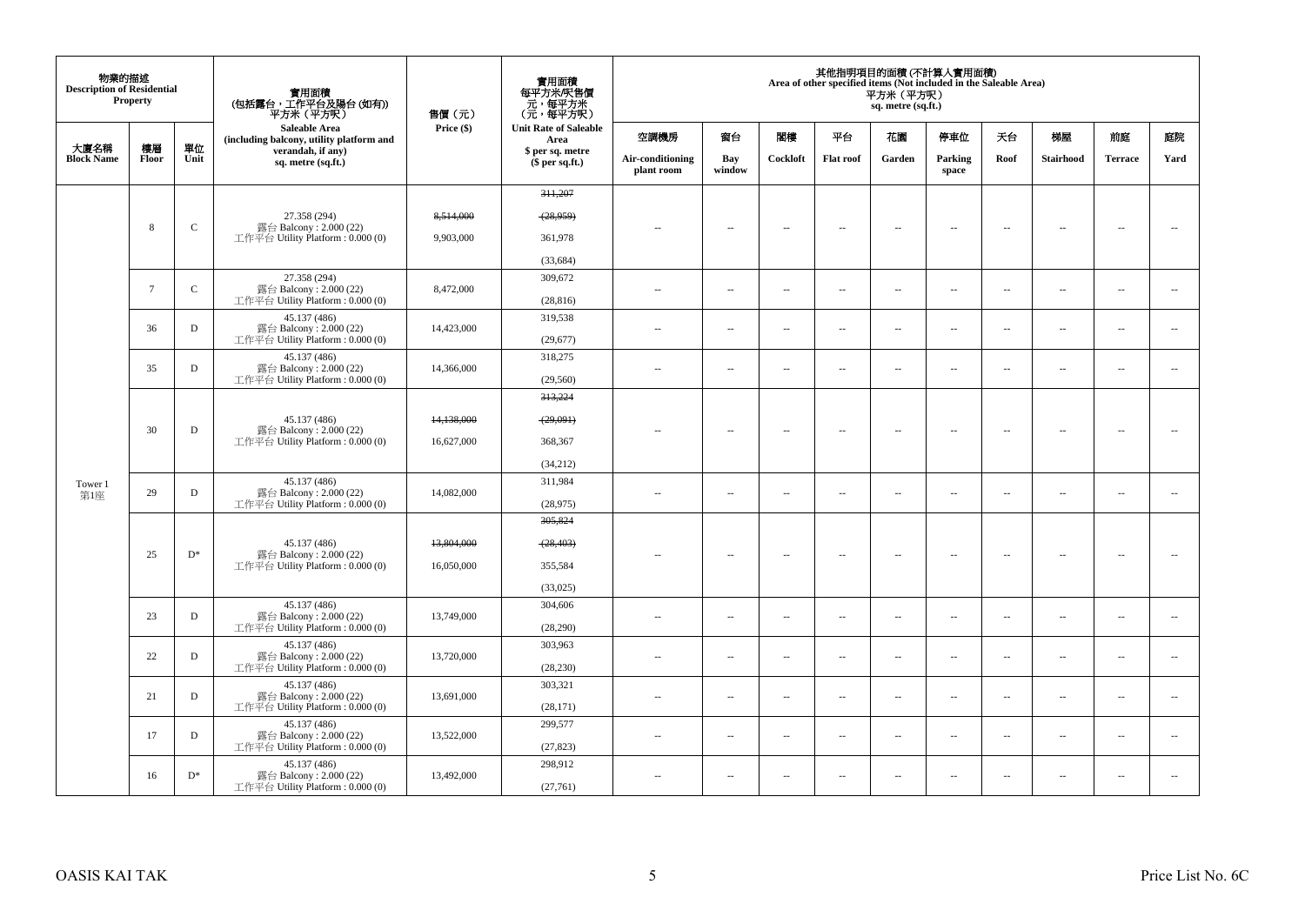| 物業的描述<br><b>Description of Residential</b> | <b>Property</b> |             | 實用面積<br>(包括露台,工作平台及陽台 (如有))<br>平方米(平方呎)                                    | 售價 (元)     | 實用面積<br>每平方米/呎售價<br>- 元, 每平方米<br>(元, 每平方呎)                       |                                |                          |                          |                  | 平方米(平方呎)<br>sq. metre (sq.ft.) | 其他指明項目的面積 (不計算入實用面積)<br>Area of other specified items (Not included in the Saleable Area) |                          |                          |                          |                          |
|--------------------------------------------|-----------------|-------------|----------------------------------------------------------------------------|------------|------------------------------------------------------------------|--------------------------------|--------------------------|--------------------------|------------------|--------------------------------|-------------------------------------------------------------------------------------------|--------------------------|--------------------------|--------------------------|--------------------------|
|                                            |                 |             | Saleable Area<br>(including balcony, utility platform and                  | Price (\$) | <b>Unit Rate of Saleable</b><br>空調機房<br>Area<br>\$ per sq. metre |                                | 窗台                       | 関樓                       | 平台               | 花園                             | 停車位                                                                                       | 天台                       | 梯屋                       | 前庭                       | 庭院                       |
| 大廈名稱<br><b>Block Name</b>                  | 樓層<br>Floor     | 單位<br>Unit  | verandah, if any)<br>sq. metre (sq.ft.)                                    |            | $$$ per sq.ft.)                                                  | Air-conditioning<br>plant room | Bay<br>window            | Cockloft                 | <b>Flat roof</b> | Garden                         | Parking<br>space                                                                          | Roof                     | Stairhood                | <b>Terrace</b>           | Yard                     |
|                                            |                 |             |                                                                            |            | 298,292                                                          |                                |                          |                          |                  |                                |                                                                                           |                          |                          |                          |                          |
|                                            |                 |             | 45.137 (486)                                                               | 13,464,000 | (27,704)                                                         |                                |                          |                          |                  |                                |                                                                                           |                          |                          |                          |                          |
|                                            | 15              | D           | 露台 Balcony: 2.000 (22)<br>工作平台 Utility Platform : 0.000 (0)                | 15,997,000 | 354,410                                                          |                                | $\sim$                   | $\sim$                   | $\sim$           | $\overline{\phantom{a}}$       | $\sim$                                                                                    | $\sim$                   | $\sim$                   | $\sim$                   | ÷.                       |
|                                            |                 |             |                                                                            |            | (32,916)                                                         |                                |                          |                          |                  |                                |                                                                                           |                          |                          |                          |                          |
|                                            | 9               | $D^*$       | 45.137 (486)<br>露台 Balcony: 2.000 (22)                                     | 13,348,000 | 295,722                                                          | $\overline{a}$                 |                          | $\sim$                   | $\sim$           | $\overline{\phantom{a}}$       | $\sim$                                                                                    |                          | $\overline{\phantom{a}}$ | $\sim$                   | $\sim$                   |
|                                            |                 |             | 工作平台 Utility Platform: 0.000 (0)                                           |            | (27, 465)                                                        |                                | $\sim$                   |                          |                  |                                |                                                                                           | $\overline{\phantom{a}}$ |                          |                          |                          |
|                                            | 8               | D           | 45.137 (486)<br>露台 Balcony: 2.000 (22)                                     | 13,320,000 | 295,102                                                          | $\ddot{\phantom{a}}$           | $\sim$                   | $\sim$                   | $\sim$           | $\overline{\phantom{a}}$       | $\sim$                                                                                    | $\overline{\phantom{a}}$ | $\overline{\phantom{a}}$ | $\sim$                   | $\sim$                   |
|                                            |                 |             | 工作平台 Utility Platform: 0.000 (0)                                           |            | (27, 407)                                                        |                                |                          |                          |                  |                                |                                                                                           |                          |                          |                          |                          |
|                                            |                 |             |                                                                            |            | 293,285                                                          |                                |                          |                          |                  |                                |                                                                                           |                          |                          |                          |                          |
|                                            | $7\phantom{.0}$ | D           | 45.137 (486)<br>露台 Balcony: 2.000 (22)                                     | 13,238,000 | (27, 239)                                                        | $\overline{\phantom{a}}$       | $\sim$                   | $\sim$                   | $\sim$           | $\overline{\phantom{a}}$       | $\sim$                                                                                    | $\overline{\phantom{a}}$ | $\overline{\phantom{a}}$ | $\sim$                   | $\overline{\phantom{a}}$ |
|                                            |                 |             | 工作平台 Utility Platform: 0.000 (0)                                           | 15,600,000 | 345,614                                                          |                                |                          |                          |                  |                                |                                                                                           |                          |                          |                          |                          |
|                                            |                 |             |                                                                            |            | (32,099)                                                         |                                |                          |                          |                  |                                |                                                                                           |                          |                          |                          |                          |
| Tower 1<br>第1座                             |                 |             |                                                                            |            | 335,535                                                          |                                |                          |                          |                  |                                |                                                                                           |                          |                          |                          |                          |
|                                            | 36              | E           | 33.466 (360)<br>露台 Balcony: 2.000 (22)                                     | 11,229,000 | (31, 192)                                                        |                                | $\overline{\phantom{a}}$ | 4                        | $\sim$           | Ξ.                             | $\sim$                                                                                    | $\overline{\phantom{a}}$ | $\overline{\phantom{a}}$ | 4                        | $\sim$                   |
|                                            |                 |             | 工作平台 Utility Platform : $0.000(0)$                                         | 13,075,000 | 390,695                                                          |                                |                          |                          |                  |                                |                                                                                           |                          |                          |                          |                          |
|                                            |                 |             |                                                                            |            | (36,319)                                                         |                                |                          |                          |                  |                                |                                                                                           |                          |                          |                          |                          |
|                                            | 32              | $\mathbf E$ | 33.455 (360)<br>露台 Balcony: 2.000 (22)                                     | 11,117,000 | 332,297                                                          | $\sim$                         | $\overline{\phantom{a}}$ | $\sim$                   | $\sim$           | $\overline{a}$                 | $\sim$                                                                                    | $\sim$                   | $\sim$                   | $\overline{\phantom{a}}$ | $\overline{\phantom{a}}$ |
|                                            |                 |             | 工作平台 Utility Platform : 0.000 (0)                                          |            | (30, 881)                                                        |                                |                          |                          |                  |                                |                                                                                           |                          |                          |                          |                          |
|                                            |                 |             |                                                                            |            | 324,286                                                          |                                |                          |                          |                  |                                |                                                                                           |                          |                          |                          |                          |
|                                            | 23              | $\mathbf E$ | 33.455 (360)<br>露台 Balcony: 2.000 (22)                                     | 10,849,000 | (30, 136)                                                        | $\sim$                         | $\sim$                   | $\sim$                   | $\sim$           | $\sim$                         | $\sim$                                                                                    | $\sim$                   | $\sim$                   | -44                      | $\sim$                   |
|                                            |                 |             | 工作平台 Utility Platform: 0.000 (0)                                           | 12,722,000 | 380,272                                                          |                                |                          |                          |                  |                                |                                                                                           |                          |                          |                          |                          |
|                                            |                 |             |                                                                            |            | (35, 339)                                                        |                                |                          |                          |                  |                                |                                                                                           |                          |                          |                          |                          |
|                                            | 16              | $\mathbf E$ | 33.455 (360)<br>露台 Balcony: 2.000 (22)                                     | 10,784,000 | 322,343                                                          | ٠.                             | ÷.                       | $\overline{\phantom{a}}$ | $\sim$           | $\overline{\phantom{a}}$       | $\sim$                                                                                    | $\overline{\phantom{a}}$ | $\overline{\phantom{a}}$ | $\overline{\phantom{a}}$ | $\overline{\phantom{a}}$ |
|                                            |                 |             | 工作平台 Utility Platform: 0.000 (0)                                           |            | (29,956)                                                         |                                |                          |                          |                  |                                |                                                                                           |                          |                          |                          |                          |
|                                            | $\overline{9}$  | $\mathbf E$ | 33.455 (360)<br>露台 Balcony: 2.000 (22)<br>工作平台 Utility Platform: 0.000 (0) | 10,731,000 | 320,759<br>(29, 808)                                             | ٠.                             | $\sim$                   | 4                        | $\sim$           | $\overline{\phantom{a}}$       | $\overline{\phantom{a}}$                                                                  | $\overline{\phantom{a}}$ | $\overline{\phantom{a}}$ | $\overline{\phantom{a}}$ | $\overline{\phantom{a}}$ |
|                                            |                 |             |                                                                            |            | 351,296                                                          |                                |                          |                          |                  |                                |                                                                                           |                          |                          |                          |                          |
| Tower 2                                    |                 |             | 45.873 (494)                                                               | 16,115,000 | (32, 621)                                                        |                                |                          |                          |                  |                                |                                                                                           |                          |                          |                          |                          |
| 第2座                                        | 35              | A           | 露台 Balcony: 2.000 (22)<br>工作平台 Utility Platform: 0.000 (0)                 | 20,187,000 | 440,063                                                          | $\overline{\phantom{a}}$       | $\sim$                   | $\sim$                   | $\sim$           | $\sim$                         | $\sim$                                                                                    | $\sim$                   | $\sim$                   | $\sim$                   | $\sim$                   |
|                                            |                 |             |                                                                            |            | (40, 864)                                                        |                                |                          |                          |                  |                                |                                                                                           |                          |                          |                          |                          |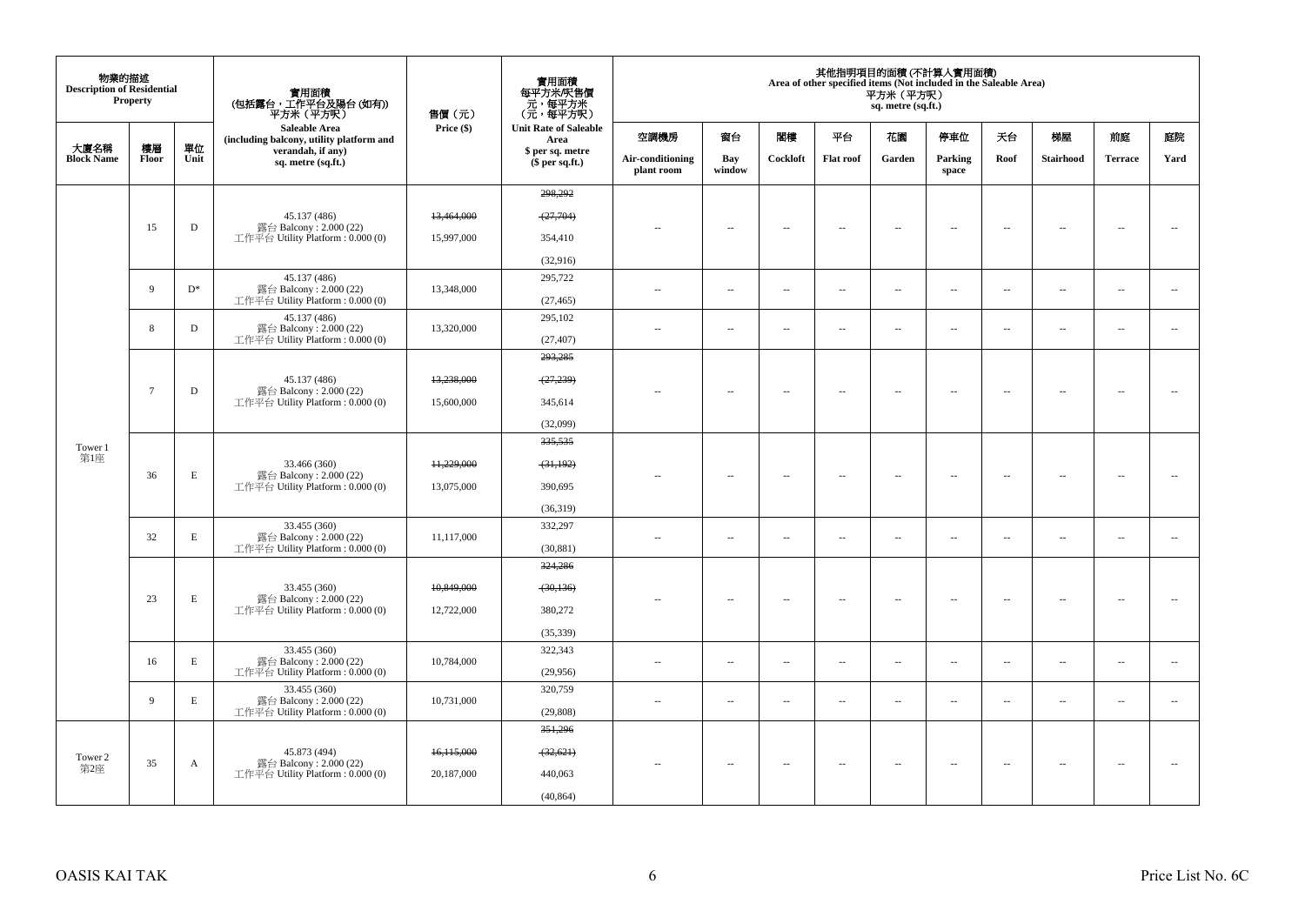| 物業的描述<br><b>Description of Residential</b> | <b>Property</b> |                | 實用面積<br>(包括露台,工作平台及陽台 (如有))<br>平方米(平方呎)                                      | 售價(元)                    | 實用面積<br>每平方米/呎售價<br>- 元, 每平方米<br>(元, 每平方呎) |                                |                          |                          |                          | 平方米 (平方呎)<br>sq. metre (sq.ft.) | 其他指明項目的面積 (不計算入實用面積)<br>Area of other specified items (Not included in the Saleable Area) |                          |                          |                          |                          |
|--------------------------------------------|-----------------|----------------|------------------------------------------------------------------------------|--------------------------|--------------------------------------------|--------------------------------|--------------------------|--------------------------|--------------------------|---------------------------------|-------------------------------------------------------------------------------------------|--------------------------|--------------------------|--------------------------|--------------------------|
|                                            |                 |                | Saleable Area<br>(including balcony, utility platform and                    | Price (\$)               | <b>Unit Rate of Saleable</b><br>Area       | 空調機房                           | 窗台                       | 閨樓                       | 平台                       | 花園                              | 停車位                                                                                       | 天台                       | 梯屋                       | 前庭                       | 庭院                       |
| 大廈名稱<br><b>Block Name</b>                  | 樓層<br>Floor     | 單位<br>Unit     | verandah, if any)<br>sq. metre (sq.ft.)                                      |                          | \$ per sq. metre<br>$$$ per sq.ft.)        | Air-conditioning<br>plant room | Bay<br>window            | Cockloft                 | Flat roof                | Garden                          | Parking<br>space                                                                          | Roof                     | Stairhood                | <b>Terrace</b>           | Yard                     |
|                                            | 25              | $A^*$          | 45.873 (494)<br>露台 Balcony: 2.000 (22)<br>工作平台 Utility Platform: 0.000 (0)   | 15,512,000               | 338,151<br>(31, 401)                       | $\sim$                         | $\overline{\phantom{a}}$ | $\sim$                   | $\sim$                   | $\sim$                          | $\sim$                                                                                    | $\overline{\phantom{a}}$ | $\overline{\phantom{a}}$ | $\sim$                   | $\sim$                   |
|                                            | 11              | А              | 45.873 (494)<br>露台 Balcony: 2.000 (22)<br>工作平台 Utility Platform: 0.000 (0)   | 15,115,000               | 329,497<br>(30, 597)                       | $\sim$                         | $\sim$                   | $\sim$                   | $\sim$                   | $\sim$                          | $\sim$                                                                                    | $\sim$                   | $\sim$                   | $\sim$                   | $\sim$                   |
|                                            |                 |                | 45.873 (494)                                                                 | 14,809,000               | 322,826<br>(29, 978)                       |                                |                          |                          |                          |                                 |                                                                                           |                          |                          |                          |                          |
|                                            | 6               | $A^*$          | 露台 Balcony: 2.000 (22)<br>工作平台 Utility Platform : 0.000 (0)                  | 17,808,000               | 388,202<br>(36,049)                        |                                | $\overline{\phantom{a}}$ | $\sim$                   | $\overline{\phantom{a}}$ | $\overline{\phantom{a}}$        | $\sim$                                                                                    | $\sim$                   | $\overline{\phantom{a}}$ | $\sim$                   | $\sim$                   |
|                                            | 35              | $\mathbf B$    | 50.763 (546)<br>露台 Balcony: 2.000 (22)<br>工作平台 Utility Platform : $0.000(0)$ | 18,759,000               | 369,541<br>(34, 357)                       | $\overline{\phantom{a}}$       | $\overline{\phantom{a}}$ | $\overline{\phantom{a}}$ | $\overline{\phantom{a}}$ | $\overline{\phantom{a}}$        | $\overline{\phantom{a}}$                                                                  | $\ddotsc$                | $\overline{\phantom{a}}$ | $\overline{\phantom{a}}$ | $\ddotsc$                |
|                                            | 32              | $\, {\bf B}$   | 50.763 (546)<br>露台 Balcony: 2.000 (22)<br>工作平台 Utility Platform : $0.000(0)$ | 18,573,000<br>22,032,000 | 365,877<br>$-34,016$<br>434,017            |                                | $\overline{\phantom{a}}$ | $\sim$                   | $\overline{\phantom{a}}$ | $\overline{\phantom{a}}$        | $\sim$                                                                                    | $\overline{\phantom{a}}$ | $\sim$                   | $\sim$                   | $\sim$                   |
| Tower 2                                    |                 |                | 50.763 (546)                                                                 |                          | (40, 352)<br>355,101                       |                                |                          |                          |                          |                                 |                                                                                           |                          |                          |                          |                          |
| 第2座                                        | 27              | $\mathbf{B}^*$ | 露台 Balcony: 2.000 (22)<br>工作平台 Utility Platform: 0.000 (0)<br>50.763 (546)   | 18,026,000               | (33,015)<br>344,109                        | $\sim$ $\sim$                  | $\overline{\phantom{a}}$ | $\overline{\phantom{a}}$ | $\sim$                   | $\overline{\phantom{a}}$        | $\overline{\phantom{a}}$                                                                  | $\overline{\phantom{a}}$ | $\overline{\phantom{a}}$ | $\overline{\phantom{a}}$ | $\overline{\phantom{a}}$ |
|                                            | 12              | $B^*$          | 露台 Balcony: 2.000 (22)<br>工作平台 Utility Platform: 0.000 (0)                   | 17,468,000               | (31,993)<br>335,520                        | $\sim$ $\sim$                  | --                       | $\overline{\phantom{a}}$ | $\overline{\phantom{a}}$ | $\overline{\phantom{a}}$        | $\overline{\phantom{a}}$                                                                  | $\sim$                   | $\overline{\phantom{a}}$ | $\overline{\phantom{a}}$ | $\overline{\phantom{a}}$ |
|                                            | $\overline{7}$  | $\, {\bf B}$   | 50.763 (546)<br>露台 Balcony: 2.000 (22)<br>工作平台 Utility Platform : 0.000 (0)  | 17,032,000<br>19,665,000 | (31, 194)<br>387,388                       | $\sim$                         | $\overline{a}$           | $\sim$                   | $\sim$                   | $\sim$                          | $\sim$                                                                                    | $\sim$                   | $\sim$                   | н.                       | $\sim$                   |
|                                            |                 |                | 27.206 (293)                                                                 | 8,297,000                | (36,016)<br>304,969<br>(28, 317)           |                                |                          |                          |                          |                                 |                                                                                           |                          |                          |                          |                          |
|                                            | $\overline{3}$  | $\, {\bf B}$   | 露台 Balcony: 2.000 (22)<br>工作平台 Utility Platform: 0.000 (0)                   | 9,656,000                | 354,922<br>(32,956)                        |                                | $\overline{\phantom{a}}$ | $\sim$                   | $\overline{\phantom{a}}$ | $\ldots$                        | $\sim$                                                                                    | $\overline{\phantom{a}}$ | $\sim$                   | $\sim$                   | ÷.                       |
|                                            | 35              | $\mathbf D$    | 51.768 (557)<br>露台 Balcony: 2.000 (22)<br>工作平台 Utility Platform: 0.000 (0)   | 16,198,000               | 312,896<br>(29,081)                        | $\overline{a}$                 | $\overline{\phantom{a}}$ | $\sim$                   | $\sim$                   | $\overline{a}$                  | $\sim$                                                                                    | $\overline{\phantom{a}}$ | $\overline{\phantom{a}}$ | $\sim$                   | $\sim$                   |
|                                            | 30              | $D^*$          | 51.768 (557)<br>露台 Balcony: $2.000(22)$<br>工作平台 Utility Platform : 0.000 (0) | 15,942,000               | 307,951<br>(28, 621)                       | ÷.                             | μ.                       | $\sim$                   | $\sim$                   | $\overline{\phantom{a}}$        | $\sim$                                                                                    | $\overline{\phantom{a}}$ | $\sim$                   | $\bar{a}$                | $\overline{\phantom{a}}$ |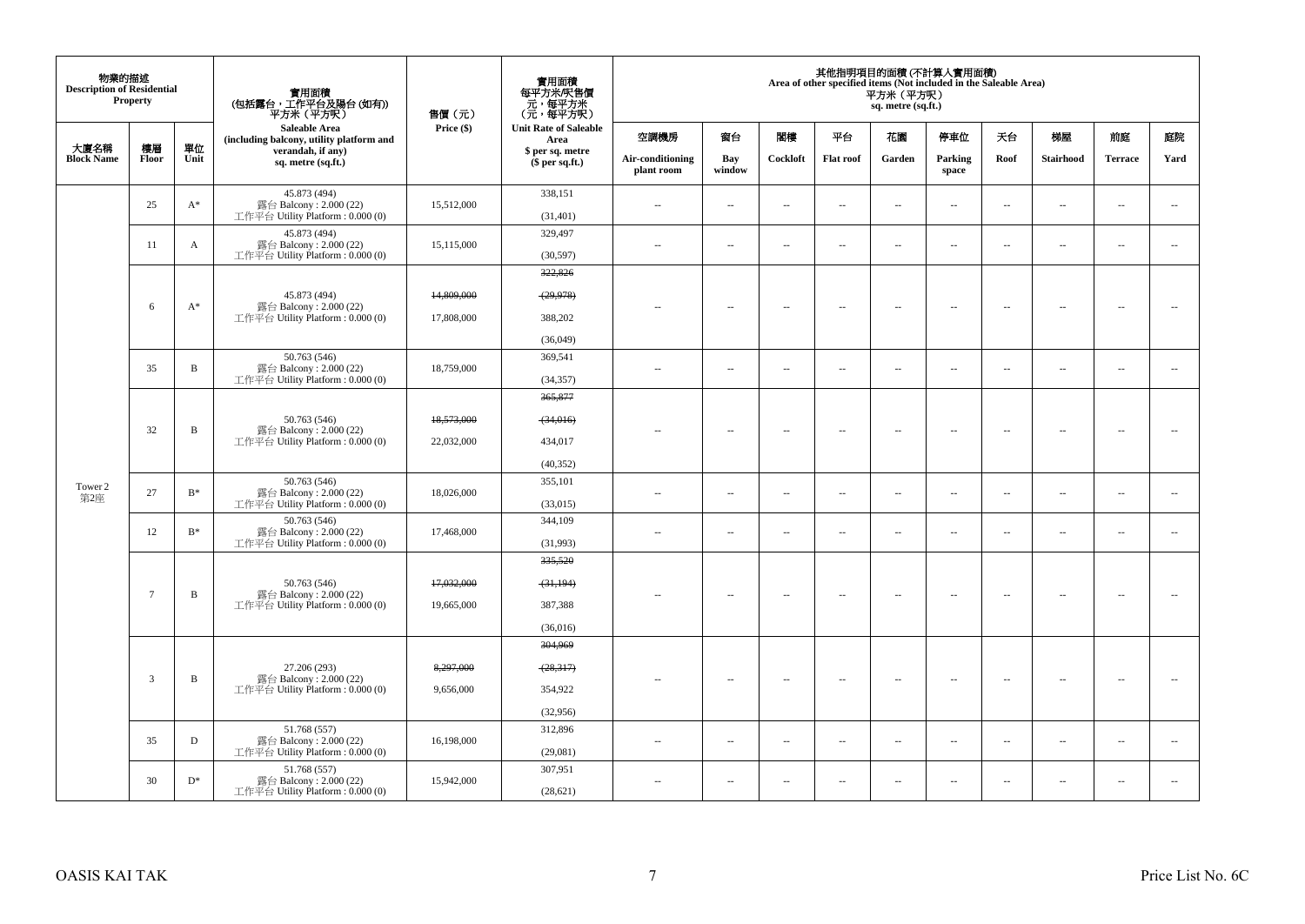| 物業的描述<br><b>Description of Residential</b> | Property    |                 | 實用面積<br>(包括露台,工作平台及陽台(如有))<br>平方米 (平方呎)                                    | 售價(元)      | 實用面積<br>每平方米/呎售價<br>元,每平方米<br>(元,每平方呎) |                                |                          |               |                  | 其他指明項目的面積 (不計算入實用面積)<br>Area of other specified items (Not included in the Saleable Area)<br>平方米 (平方呎)<br>sq. metre (sq.ft.) |                          |                          |                          |                |                          |
|--------------------------------------------|-------------|-----------------|----------------------------------------------------------------------------|------------|----------------------------------------|--------------------------------|--------------------------|---------------|------------------|------------------------------------------------------------------------------------------------------------------------------|--------------------------|--------------------------|--------------------------|----------------|--------------------------|
|                                            |             |                 | <b>Saleable Area</b><br>(including balcony, utility platform and           | Price (\$) | <b>Unit Rate of Saleable</b><br>Area   | 空調機房                           | 窗台                       | 閣樓            | 平台               | 花園                                                                                                                           | 停車位                      | 天台                       | 梯屋                       | 前庭             | 庭院                       |
| 大廈名稱<br><b>Block Name</b>                  | 樓層<br>Floor | 單位<br>Unit      | verandah, if any)<br>sq. metre (sq.ft.)                                    |            | \$ per sq. metre<br>\$per sq.ft.)      | Air-conditioning<br>plant room | Bay<br>window            | Cockloft      | <b>Flat roof</b> | Garden                                                                                                                       | Parking<br>space         | Roof                     | <b>Stairhood</b>         | <b>Terrace</b> | Yard                     |
|                                            | 26          | $D^*$           | 51.768 (557)<br>露台 Balcony: 2.000 (22)<br>工作平台 Utility Platform: 0.000 (0) | 15,627,000 | 301,866<br>(28,056)                    | $\sim$                         | $\overline{\phantom{a}}$ | $\sim$        | $\sim$           | $\overline{\phantom{a}}$                                                                                                     | $\overline{\phantom{a}}$ | $\overline{\phantom{a}}$ | $\overline{\phantom{a}}$ | $\sim$         | $\sim$                   |
|                                            |             |                 |                                                                            |            | 299,355                                |                                |                          |               |                  |                                                                                                                              |                          |                          |                          |                |                          |
|                                            |             |                 | 51.768 (557)                                                               | 15,497,000 | (27, 822)                              |                                |                          |               |                  |                                                                                                                              |                          |                          |                          |                |                          |
|                                            | 22          | D               | 露台 Balcony: 2.000 (22)<br>工作平台 Utility Platform: 0.000 (0)                 | 18,120,000 | 350,023                                | $\sim$ $\sim$                  | $\overline{\phantom{a}}$ | $\sim$        | $\sim$           | $\sim$                                                                                                                       | $\sim$                   | $\sim$                   | $\overline{\phantom{a}}$ | $\sim$         | $\sim$                   |
|                                            |             |                 |                                                                            |            | (32, 531)                              |                                |                          |               |                  |                                                                                                                              |                          |                          |                          |                |                          |
|                                            | 12          | D               | 51.768 (557)<br>露台 Balcony: 2.000 (22)                                     | 15,292,000 | 295,395                                | $\sim$ $\sim$                  | $\sim$                   | $\sim$        | $\sim$           | $\overline{\phantom{a}}$                                                                                                     | $\sim$                   | $\sim$                   | $\sim$                   | $\sim$         | $\sim$                   |
|                                            |             |                 | 工作平台 Utility Platform: 0.000 (0)                                           |            | (27, 454)                              |                                |                          |               |                  |                                                                                                                              |                          |                          |                          |                |                          |
|                                            |             |                 |                                                                            |            | 291.898                                |                                |                          |               |                  |                                                                                                                              |                          |                          |                          |                |                          |
|                                            | 6           | D               | 51.768 (557)<br>露台 Balcony: 2.000 (22)                                     | 15,111,000 | (27, 129)                              | $\sim$ $\sim$                  | $\overline{\phantom{a}}$ | $\sim$        | $\sim$           | $\sim$                                                                                                                       | $\sim$                   | $\sim$                   | $\sim$                   | $\sim$         | $\overline{\phantom{a}}$ |
| Tower 2<br>第2座                             |             |                 | 工作平台 Utility Platform: 0.000 (0)                                           | 18.219.000 | 351.936                                |                                |                          |               |                  |                                                                                                                              |                          |                          |                          |                |                          |
|                                            |             |                 |                                                                            |            | (32,709)                               |                                |                          |               |                  |                                                                                                                              |                          |                          |                          |                |                          |
|                                            | 35          | $\mathcal{E}^*$ | 41.894 (451)<br>露台 Balcony: 2.000 (22)                                     | 12,834,000 | 306,345                                | $\overline{\phantom{a}}$       | $\overline{\phantom{a}}$ | $\sim$        | $\sim$           | $\overline{\phantom{a}}$                                                                                                     | $\sim$                   | $\sim$                   | $\overline{\phantom{a}}$ | $\sim$         | $\overline{\phantom{a}}$ |
|                                            |             |                 | 工作平台 Utility Platform: 0.000 (0)                                           |            | (28, 457)                              |                                |                          |               |                  |                                                                                                                              |                          |                          |                          |                |                          |
|                                            | 31          | $\mathbf{E}^*$  | 41.894 (451)<br>露台 Balcony: 2.000 (22)                                     | 12,706,000 | 303,289                                | $\sim$                         | $\overline{\phantom{a}}$ | $\sim$        | $\sim$           | $\overline{\phantom{a}}$                                                                                                     | $\sim$                   | $\sim$                   | $\sim$                   | $\sim$         | $\sim$                   |
|                                            |             |                 | 工作平台 Utility Platform: 0.000 (0)                                           |            | (28, 173)                              |                                |                          |               |                  |                                                                                                                              |                          |                          |                          |                |                          |
|                                            | 28          | $E^*$           | 41.894 (451)                                                               | 12,555,000 | 299,685                                |                                |                          |               |                  |                                                                                                                              |                          |                          |                          |                |                          |
|                                            |             |                 | 露台 Balcony: 2.000 (22)<br>工作平台 Utility Platform: 0.000 (0)                 |            | (27, 838)                              | $\sim$ $-$                     | $\overline{\phantom{a}}$ | $\sim$        | $\sim$           | $\sim$                                                                                                                       | $\overline{\phantom{a}}$ | $\sim$                   | $\overline{\phantom{a}}$ | $\sim$         | $\overline{\phantom{a}}$ |
|                                            |             |                 | 41.894 (451)                                                               |            | 289,063                                |                                |                          |               |                  |                                                                                                                              |                          |                          |                          |                |                          |
|                                            | 18          | E               | 露台 Balcony: 2.000 (22)<br>工作平台 Utility Platform: 0.000 (0)                 | 12,110,000 | (26, 851)                              | $\sim$ $\sim$                  | $\sim$                   | $\sim$        | $\sim$           | $\overline{\phantom{a}}$                                                                                                     | $\sim$                   | $\sim$                   | $\sim$                   | $\sim$         | $\sim$                   |
|                                            | 9           | E               | 41.894 (451)<br>露台 Balcony: 2.000 (22)                                     | 11,860,000 | 283,095                                | $\sim$ $-$                     | $\sim$                   | $\sim$ $\sim$ | $\sim$           | $\overline{\phantom{a}}$                                                                                                     | $\sim$                   | $\sim$                   | $\sim$                   | $\sim$         |                          |
|                                            |             |                 | 工作平台 Utility Platform: 0.000 (0)                                           |            | (26, 297)                              |                                |                          |               |                  |                                                                                                                              |                          |                          |                          |                |                          |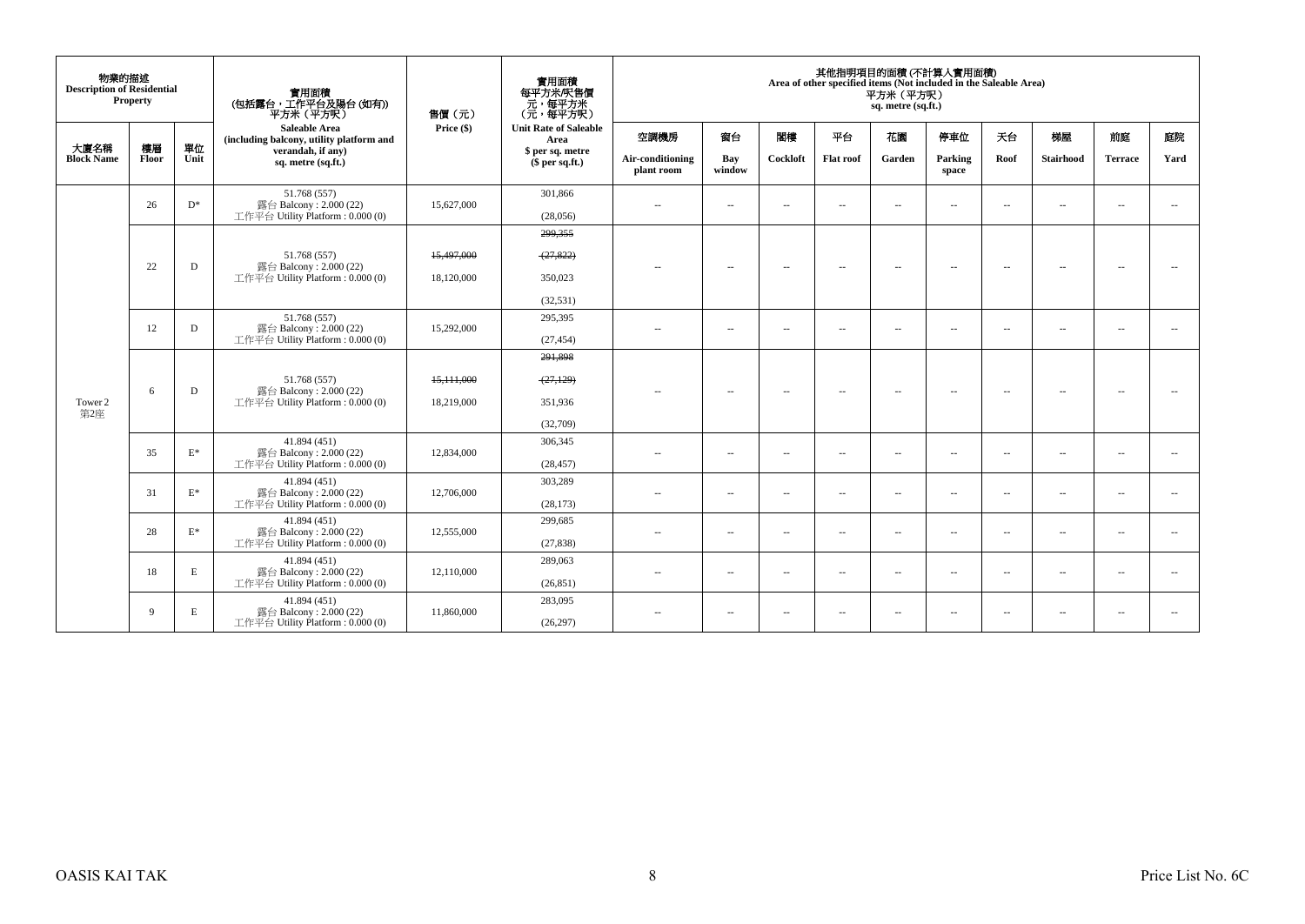### 第三部份:其他資料 **Part 3: Other Information**

- (1) 準買家應參閱發展項目的售樓說明書,以了解該項目的資料。 Prospective purchasers are advised to refer to the sales brochure for the development for information on the development.
- (2) 根據《一手住宅物業銷售條例》第52(1)條及第53(2)及(3)條, According to sections 52(1) and 53(2) and (3) of the Residential Properties (First-hand Sales) Ordinance, –

第52(1)條 / Section 52(1)

在某人就指明住宅物業與擁有人訂立臨時買賣合約時,該人須向擁有人支付售價的5%的臨時訂金。 A preliminary deposit of 5% of the purchase price is payable by a person to the owner on entering into a preliminary agreement for sale and purchase in respect of the specified residential property with the owner.

#### 第53(2)條 / Section 53(2)

如某人於某日期訂立臨時買賣合約,並於該日期後的5 個工作日內,就有關住宅物業簽立買賣合約,則擁有人必須在該日期後的 8 個工作日内,簽立該買賣合約。 If a person executes an agreement for sale and purchase in respect of the residential property within 5 working days after the date on which the person enters into the preliminary agreement for sale and purchase, the owner date.

#### 第53(3)條 / Section 53(3)

如某人於某日期訂立臨時買賣合約時,但沒有於該日期後的5 個工作日內,就有關住宅物業簽立買賣合約,則 – (i) 該臨時合約即告終止;(ii) 有關的臨時訂金即予沒收;及 (iii) 擁有人不得就該人沒有簽立買賣合約而針對該人提出進一步申索。 If a person does not execute an agreement for sale and purchase in respect of the residential property within 5 working days after the date on which the person enters into the preliminary agreement for sale and purchase-(i) the preliminary agreement is terminated;(ii) the preliminary deposit is forfeited; and (iii) the owner does not have any further claim against the person for the failure.

(3) 實用面積及屬該住宅物業其他指明項目的面積是按《一手住宅物業銷售條例》第8條及附表二第2部的計算得出的。

The saleable area and area of other specified items of the residential property are calculated in accordance with section 8 and Part 2 of Schedule 2 to the Residential Properties (First-hand Sales) Ordinance.

(4)(i) 註:在第(4)段中,『售價』指本價單第二部份中所列之住宅物業的售價,而『成交金額』指臨時買賣合約中訂明的住宅物業的實際金額。因應不同支付條款及/或折扣按售價計算得出之價目,皆以進位到最接近的千位數作為成交金額。 Note In paragraph (4) "Price" means the precidential price of the residential price of the residential price is and "transaction price" means the actual price is and "transaction price" means the actual price is and "trans payment and/or applicable discounts on the Price will be rounded up to the nearest thousand to determine the transaction price.

買方於簽署臨時買賣合約時須繳付相等於成交金額 5%之金額作為臨時訂金,其中港幣\$100,000 之部分臨時訂金必須以銀行本票支付,臨時訂金的餘額可以支票支付,本票及支票抬頭請寫「貝克.麥堅時律師事務所」。 Upon signing of the Preliminary Agreement for Sale and Purchase, the Purchaser shall pay the Preliminary Deposit which is equivalent to 5% of the transaction price. HK\$100,000 being part of the Prelimiary Deposit must be p paid by cheque(s). The cashier order(s) and cheque(s) should be made payable to "BAKER & MCKENZIE".

#### 支付條款 **Terms of Payment**

- **(A) 120** 天現金優惠付款計劃 **120-day Cash Payment Plan (**照售價減**4%) (4% discount from the Price)**
- (1) 買方須於簽署臨時買賣合約(「臨時合約」)時繳付相等於成交金額5%作為臨時訂金。買方須於簽署臨時合約後5個工作日內簽署正式買賣合約(「正式合約」)。 The Purchaser(s) shall pay the preliminary deposit equivalent to 5% of the transaction price upon signing of the preliminary Agreement for Sale and Purchase ("PASP"). The formal Agreement for Sale & Purchase ("ASP") shall signing of the PASP.
- (2) 成交金額 95%即成交金額之餘款於買方簽署臨時合約後 120 天內由買方繳付或於完成交易時付清,以較早者為準。 95% of the transaction price being balance of the transaction price shall be paid by the Purchaser(s) within 120 days after signing of the PASP or upon completion, whichever is the earlier.
- **(A1) 120** 天二按貸款付款計劃 **120-day Second Mortgage Loan Payment Plan (**照售價減**3%) (3% discount from the Price)** (1) 買方須於簽署臨時買賣合約(「臨時合約」)時繳付相等於成交金額5%作為臨時訂金。買方須於簽署臨時合約後5個工作日內簽署正式買賣合約(「正式合約」)。 **(**只適用於購買本價單上設 **" \* "** 的指明住宅物業的買方 **Only applicable to a purchaser who purchases the specified residential property(ies) marked with a " \* " in this price list.)**
- The Purchaser(s) shall pay the preliminary deposit equivalent to 5% of the transaction price upon signing of the preliminary Agreement for Sale and Purchase ("PASP"). The formal Agreement for Sale & Purchase ("ASP") shall signing of the PASP.
- (2) 成交金額 95%即成交金額之餘款於買方簽署臨時合約後 120 天內由買方繳付或於完成交易時付清,以較早者為準。 95% of the transaction price being balance of the transaction price shall be paid by the Purchaser(s) within 120 days after signing of the PASP or upon completion, whichever is the earlier.

#### **(B)** 靈活首置 **180** 天現金優惠付款計劃 **Flexi First-time Home Owner 180-day Cash Payment Plan (**照售價減**3%) (3% discount from the Price)**

- (1) 買方須於簽署臨時買賣合約(「臨時合約」)時繳付相等於成交金額5%作為臨時訂金。買方須於簽署臨時合約後5個工作日內簽署正式買賣合約(「正式合約」)。 The Purchaser(s) shall pay the preliminary deposit equivalent to 5% of the transaction price upon signing of the preliminary Agreement for Sale and Purchase ("PASP"). The formal Agreement for Sale & Purchase ("ASP") shall signing of the PASP.
- (2) 買方簽署臨時合約後 30 天內再付成交金額 1%。
- 1% of the transaction price shall be paid by the Purchaser(s) within 30 days after signing of the PASP.
- (3) 買方簽署臨時合約後 60 天內再付成交金額 1%。
- 1% of the transaction price shall be paid by the Purchaser(s) within 60 days after signing of the PASP.
- (4) 買方簽署臨時合約後 90 天內再付成交金額 1%。
- 1% of the transaction price shall be paid by the Purchaser(s) within 90 days after signing of the PASP. (5) 買方簽署臨時合約後 120 天內再付成交金額 1%。
- 1% of the transaction price shall be paid by the Purchaser(s) within 120 days after signing of the PASP. (6) 買方簽署臨時合約後 150 天內再付成交金額 1%。
- 1% of the transaction price shall be paid by the Purchaser(s) within 150 days after signing of the PASP.
- (7) 成交金額 90%即成交金額之餘款於買方簽署臨時合約後 180 天內由買方繳付或於完成交易時付清,以較早者為準。
- 90% of the transaction price being balance of the transaction price shall be paid by the Purchaser(s) within 180 days after signing of the PASP or upon completion, whichever is the earlier.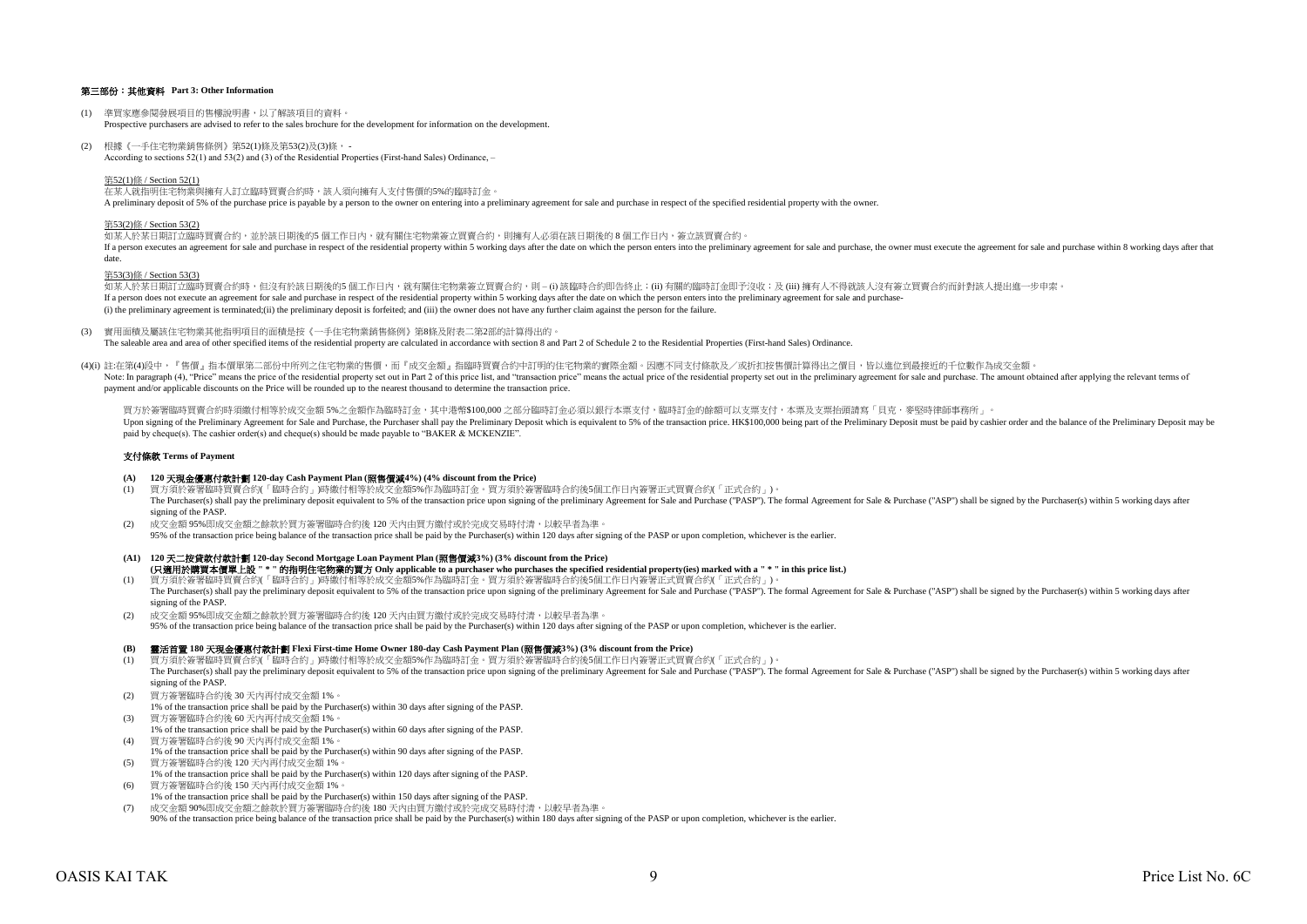# **(C) Grand Oasis** 優越 **180** 天現金付款計劃 **Grand Oasis Supreme 180-day Cash Payment Plan (**照售價減**3%) (3% discount from the Price)**

- 買方須於簽署臨時買賣合約(「臨時合約」)時繳付相等於成交金額5%作為臨時訂金。買方須於簽署臨時合約後5個工作日内簽署正式買賣合約(「正式合約」)。 The Purchaser(s) shall pay the preliminary deposit equivalent to 5% of the transaction price upon signing of the preliminary Agreement for Sale and Purchase ("PASP"). The formal Agreement for Sale & Purchase ("ASP") shall signing of the PASP.
- (2) 買方簽署臨時合約後 30 天內再付成交金額 5%。
- 5% of the transaction price shall be paid by the Purchaser(s) within 30 days after signing of the PASP.
- (3) 買方簽署臨時合約後 120 天內再付成交金額 5%。 5% of the transaction price shall be paid by the Purchaser(s) within 120 days after signing of the PASP.
- (4) 成交金額 85% 即成交金額之餘款於買方簽署臨時合約後 180 天內由買方繳付或於完成交易時付清,以較早者為準。
- 85% of the transaction price being balance of the transaction price shall be paid by the Purchaser(s) within 180 days after signing of the PASP or upon completion, whichever is the earlier.

#### **(D)** 建築期付款計劃 **Stage Payment Plan (**照售價減**1%) (1% discount from the Price)**

- (1) 買方須於簽署臨時買賣合約(「臨時合約」)時繳付相等於成交金額5%作為臨時訂金。買方須於簽署臨時合約後5個工作日內簽署正式買賣合約(「正式合約」)。 The Purchaser(s) shall pay the preliminary deposit equivalent to 5% of the transaction price upon signing of the preliminary Agreement for Sale and Purchase ("PASP"). The formal Agreement for Sale & Purchase ("ASP") shall signing of the PASP.
- (2) 買方簽署臨時合約後 120 天內再付成交金額 5%。
- 5% of the transaction price shall be paid by the Purchaser(s) within 120 days after signing of the PASP.
- (3) 成交金額 90%即成交金額之餘款於賣方向買方發出書面通知書可將有關物業之業權有效地轉讓予買方的日期起 14 天內付清。

90% of the transaction price being balance of the transaction price shall be paid by the Purchaser(s) within 14 days of the date of written notification to the Purchaser(s) that the Vendor is in a position validly to assig

### **(D1)** 建築期二按貸款付款計劃 **Stage Second Mortgage Loan Payment Plan (**照售價**) (the Price)**

- **(**只適用於購買本價單上設 **" \* "** 的指明住宅物業的買方 **Only applicable to a purchaser who purchases the specified residential property(ies) marked with a " \* " in this price list.)**
- (1) 買方須於簽署臨時買賣合約(「臨時合約」)時繳付相等於成交金額5%作為臨時訂金。買方須於簽署臨時合約後5個工作日內簽署正式買賣合約(「正式合約」)。 The Purchaser(s) shall pay the preliminary deposit equivalent to 5% of the transaction price upon signing of the preliminary Agreement for Sale and Purchase ("PASP"). The formal Agreement for Sale & Purchase ("ASP") shall signing of the PASP.
- (2) 買方簽署臨時合約後 120 天內再付成交金額 5%。
- 5% of the transaction price shall be paid by the Purchaser(s) within 120 days after signing of the PASP.
- (3) 成交金額 90%即成交金額之餘款於賣方向買方發出書面通知書可將有關物業之業權有效地轉讓予買方的日期起 14 天內付清。

90% of the transaction price being balance of the transaction price shall be paid by the Purchaser(s) within 14 days of the date of written notification to the Purchaser(s) that the Vendor is in a position validly to assig

#### **(ii)** 售價獲得折扣的基礎 **The basis on which any discount on the Price is made available**

- (a)  $\boxplus$  4(i)
- See 4(i).

#### (b) 「**Club Wheelock**」會員優惠 **Privilege for** 「**Club Wheelock**」**member**

在簽署臨時買賣合約當日,買方如屬「Club Wheelock」會員,可獲1%售價折扣優惠。最少一位個人買方(如買方是以個人名義)或最少一位買方之董事(如買方是以公司名義) 須為「Club Wheelock」會員,方可享此折扣優惠 A 1% discount from the Price would be offered to the Purchaser who is a Club Wheelock member on the date of signing of the preliminary agreement for sale and purchase. At least one individual Purchaser (if the Purchaser is Purchaser is a corporation) should be a Club Wheelock member on the date of signing the preliminary agreement for sale and purchase in order to enjoy the discount offer.

#### (c) 「**Wheelock Living**」 臉書頁面讚好優惠 **"Wheelock Living" Facebook Page Likers' Discount**

凡於簽署臨時買賣合約前讚好"Wheelock Living" 臉書頁面的買家,可獲0.5%售價折扣優惠。 A 0.5% discount from the Price would be offered to a Purchaser who has liked the "Wheelock Living" Facebook Page before signing the Preliminary Agreement for Sale and Purchase.

#### (d) 印花稅優惠 **Stamp Duty Discount**

買方購買本價單中所列之住宅物業可獲8.5%售價折扣優惠。 A 8.5% discount from the Price would be offered to the Purchaser of a residential property listed in this price list.

#### (e) 暑期優惠 **Summer Vacation Purchase Discount**

凡於2018年8月31日(包括當日)或之前簽署臨時買賣合約購買本價單中所列之住宅物業的買家,可獲0.5%售價折扣優惠。 A 0.5% discount from the Price would be offered to a Purchaser who signs the Preliminary Agreement for Sale and Purchase on or before 31 August, 2018 to purchase a residential property listed in this price list.

#### $(f)$ 會德豐有限公司員工置業優惠 **Wheelock and Company Limited Home Purchasing Discount**

如買方(或構成買方之任何人士)屬任何「會德豐合資格人士」,並且沒有委任地產代理就購入住宅物業代其行事,可獲 2.75% 售價折扣優惠。 If the Purchaser (or any person comprising the Purchaser) is a "Qualified Person of Wheelock Group", provided that the Purchaser did not appoint any estate agent to act for him in the purchase of the residential property(i

「會德豐合資格人士」指任何下列公司或其在香港註冊成立之附屬公司之任何董事、員工及其近親(任何個人的配偶、父母、祖父、祖母、外祖父、外祖母、子女、孫、孫女、外孫、外孫女或兄弟姊妹為該個人之「近親」,惟須提供令賣方滿意的有關證明文件以茲證 明有關關係,且賣方對是否存在近親關係保留最終決定權):

"Oualified Person of Wheelock Group" means any director or employee (and his/her close family member (a spouse, parent, grant parent, child, grand child or sibling of a person is a "close family member" of that person Froy the Vendor must be provided to prove the relationship concerned and that the Vendor reserves the final right to decide whether or not such relationship exists)) of any of the following companies or any of its subsidiaries

1. 會德豐有限公司 Wheelock and Company Limited 或 or;

2. 會德豐地產有限公司 Wheelock Properties Limited 或 or;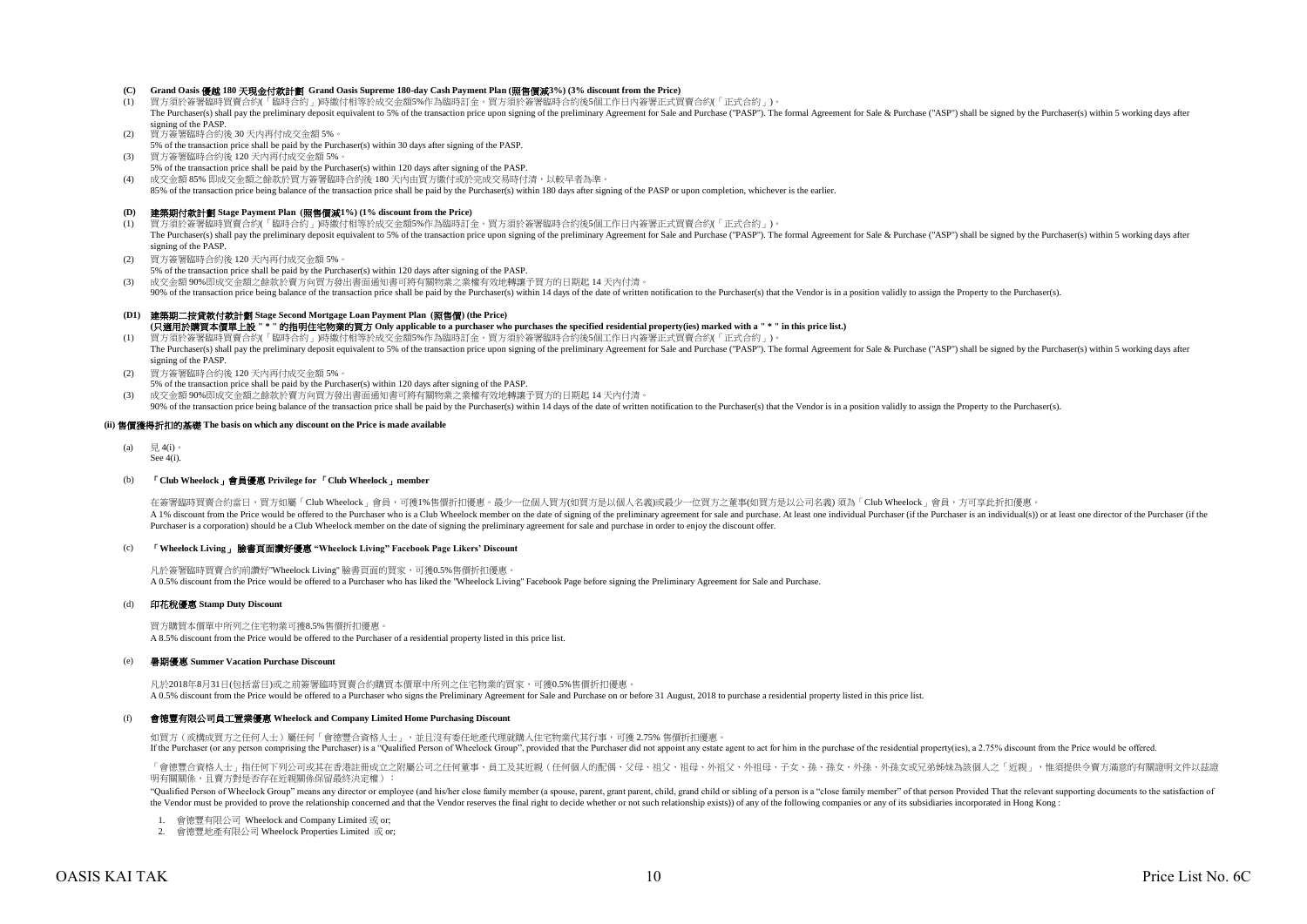- 3. 會德豐地產(香港)有限公司 Wheelock Properties (HK) Limited 或 or;
- 4. 九龍倉集團有限公司 The Wharf (Holdings) Limited 或 or;
- 5. 九龍倉置業地產投資有限公司Wharf Real Estate Investment Company Limited 或 or;
- 6. 夏利文物業管理有限公司 Harriman Property Management Limited 或 or;
- 7. 海港企業有限公司 Harbour Centre Development Limited 或 or;
- 8. 現代貨箱碼頭有限公司 Modern Terminals Limited.

買方在簽署有關的臨時買賣合約前須即場提供令賣方滿意的證據証明其為會德豐合集團合資格人士,賣方就相關買方是否會德豐合集團合資格人士有最終決定權,而賣方之決定為最終及對買方具有約束力。 The Purchaser shall before signing of the relevant preliminary agreement for sale and purchase on the spot provide evidence for proof of being a Qualified Person of Wheelock Group to the satisfaction of the Vendor and in t Vendor's decision shall be final and binding on the Purchaser.

### (iii) 可就識買該發展項目中的指明住宅物業而連帶獲得的任何贈品、財務優惠或利益 Any gift, or any financial advantage or benefit, to be made available in connection with the purchase of a specified residential property in the Development

- (a)  $\boxplus$  4(ii)
- See 4(ii).

### (b) 備用二按貸款 **(**只適用於選擇第**4(i)**段中支付條款**(A1)** 或 **(D1)**之買家**)**

**Standby Second Mortgage Loan (Only applicable to the Purchaser who has selected Terms of Payment (A1) or (D1) in paragraph 4(i))**

買家可向賣方指定的二按財務機構申請備用二按貸款 (「第二按揭貨款」) (賣方或賣方指定的二按財務機構有權隨時停止提供第二按揭貨款而無須另行通知),主要條款如下 : Purchaser can apply for Standby Second Mottgage Loan ("second mottgage loan") from Vendor's designated second mottgage financing company (the Vendor or Vendor's designated second mortgage francing company may stop providin further notice) and on the following terms:-

A) 第二按揭貸款最高金額為成交金額的20% ,惟第一按揭貸款及第二按揭貸款總金額不可超過成交金額的80%。

The maximum second mortgage loan amount shall be 20% of the transaction price, but the total amount of first mortgage loan and second mortgage loan together shall not exceed 80% of the transaction price.

第二按揭貸款首 12個月之按揭利率為香港上海匯豐銀行有限公司不時報價之港元最優惠利率(P)減1% p.a. (P - 1%),第13個月至第24個月為港元最優惠利率(P),其後之按揭利率為港元最優惠利率(P)加1.5% p.a. (P + 1.5%),利率浮動。 最終按揭利率以如此聘用的人指定的二按財務機構最後審批結果為準。

Interest rate of second mortgage loan for the first 12 months shall be Hong Kong Dollar Best Lending Rate (P) quoted from time to time by The Hongkong and Shanghai Banking Corporation Limited minus 1% p.a. (P - 1%), the 13 Rate (P), thereafter at Hong Kong Dollar Best Lending Rate (P) plus 1.5% p.a. (P + 1.5%), subject to fluctuation. The final interest rate will be subject to final approval by the Person so Engaged's designated second mortg

- B) 如買方於提款日起計的 36 個月內準時並全數清還第二按揭貸款,賣方指定的二按財務機構將會向買方退還1%之成交金額 。 If the Purchaser shall duly and fully repay the second mortgage loan within 36 months from the date of drawdown of the second mortgage loan, 1% of transaction price will be refunded to the Purchaser by the Vendor's designa
- C) 買方必須於付清成交金額餘額之日起計最少60日前以書面向賣方申請第二按揭貸款。  $\sum_{i=1}^{n}$  Purchaser shall make a written application to the Vendor for a second mortgage loan not less than 60 days before the date of settlement of the balance of the transaction price.
- D) 第二按揭貸款年期最長為 20 年,或相等於第一按揭貸款之年期,以較短者為準。 The maximum tenor of second mortgage loan shall be 20 years or the same tenor of first mortgage loan, whichever is shorter.
- E) 買方須提供足夠文件證明其還款能力,包括但不限於提供足夠文件(如:最近三年之稅單或利得稅繳納通知書及最近六個月有顯示薪金存款或收入之銀行存摺/月結單)證明每月還款(即第一按揭貸款及第二按揭貸款及其他借貸的還款)不超過香 港金融管理局不時訂明的「供款與入息比率」上限。

The Purchaser shall provide sufficient documents to prove his/her repayment ability, including but not limited to providing sufficient documents (for example latest 3 years' Tax Assessment and Demand Note or Profits Tax As book/statements which show salary deposits or income) to prove that the total amount of monthly installment (being the total installment for repayment of first mortgage, second mortgage and any other loan repayment of does Hong Kong Monetary Authority from time to time.

- F) 第一按揭貸款銀行須為賣方所指定及轉介之銀行,買方並須首先得到該銀行書面同意辦理第二按揭貸款。 First mortgagee bank shall be nominated and referred by the Vendor and the Purchaser shall obtain a prior written consent from the first mortgagee bank to apply for a second mortgage loan.
- G) 第一按揭貸款及第二按揭貸款申請需由有關承按機構獨立審批。 First mortgage loan and second mortgage loan shall be processed by the relevant mortgagees independently.
- H) 所有第二按揭貸款之法律文件必須由賣方(或賣方指定的二按財務機構)的指定律師行辦理,買方須支付所有第二按揭貸款相關之律師費及雜費。 All legal documents of the second mortgage shall be handled by the Vendor's (or Vendor's designated second mortgage financing company) designated solicitors and all legal costs and disbursements relating thereto shall be b

I) 第二按揭貸款批出與否及其條款,受制於賣方指定的二按財務機構的絕對最終決定權,與賣方無關,且於任何情況下賣方均無需為此負責。不論貸款獲批與否,買方仍須按買賣合約完成交易及繳付成交金額全數。 The approval or disapproval of the second mortgage loan and terms thereof are subject to the final decision of the Vendor's designated second mortgage financing company and are not related to the Vendor (which shall under the loan is granted or not, the Purchaser shall complete the sale and purchase in accordance with the agreement of sale and purchase and pay the full transaction price.

- J) 第二按揭貨款受賣方指定的二按財務機構所定的其他條款及細則約束。 The second mortgage loan is subject to other terms and conditions as determined by the Vendor's designated second mortgage financing company.
- K) 買方需就申請第二按揭貸款繳交港幣\$5,000不可退還的申請手續費。 A non-refundable application fee of HK\$5,000 for the second mortgage loan will be payable by the Purchaser.
- L) 第二按揭貸款只限個人買方申請。 Only individual Purchaser(s) are eligible to apply for the second mortgage loan.